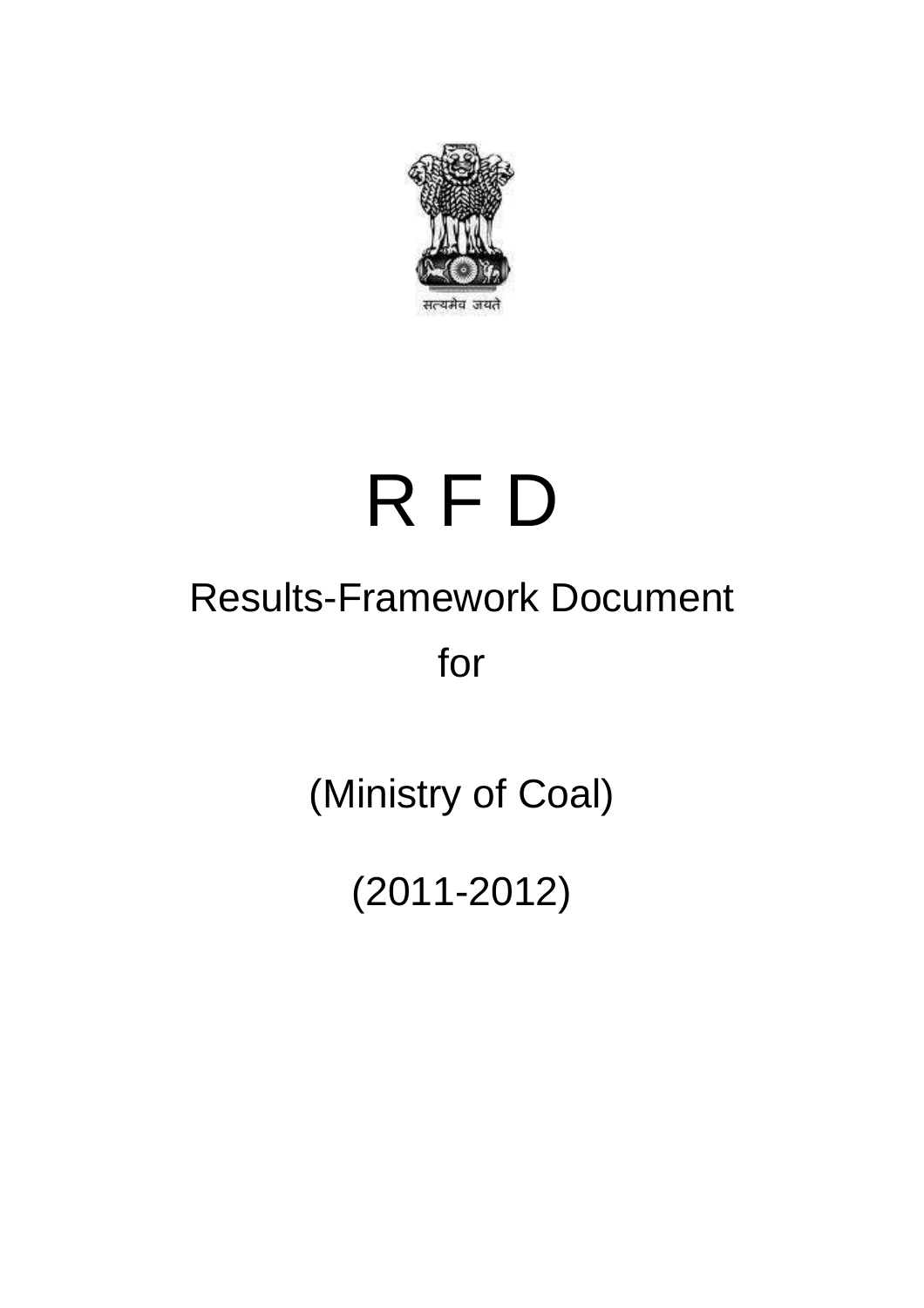#### Vision

## &Idquo; TO SECURE AVAILABILITY OF COAL TO MEET THE DEMAND OF VARIOUS SECTORS OF THE ECONOMY IN AN ECO-FRIENDLY, SUSTAINABLE AND COST EFFECTIVE MANNER".

#### **Mission**

(i) To augment production through Government companies as well as captive mining route by adopting state-of-the-art and clean coal technologies with a view to improve productivity, safety, quality and ecology.

(ii) To augment the resource base by enhancing exploration efforts with thrust on increasing proved resources.

(iii) To facilitate development of necessary infrastructure for prompt evacuation of coal.

#### **Objective**

- 1 To ensure achievement of targets for coal production and off-take, lignite production and power generation (NLC).
- 2 To facilitate development and production from captive blocks.
- 3 Introduction of Competitive Bidding as selection procedure for allocation of Captive Coal blocks.
- 4 Identification of new coal blocks.
- 5 To ensure coal supply to regulated power utilities.
- 6 To ensure that the coal companies bring all linked consumers under FSA regime.
- 7 To consider rationalization of existing sources of coal supply with a view to reducing transportation cost for the existing consumers.
- 8 Implementation of Rail & Road Infrastructure Development in Coalfield areas.
- 9 Publishing guidelines for preparation of mining plan of Coal and Lignite Blocks
- 10 Thrust on detailed drilling to augment proved reserves.
- 11 Monitoring implementation of Jharia & Raniganj Master Plan.
- 12 To increase coal washing capacity.
- 13 Introduction of new technology in mines.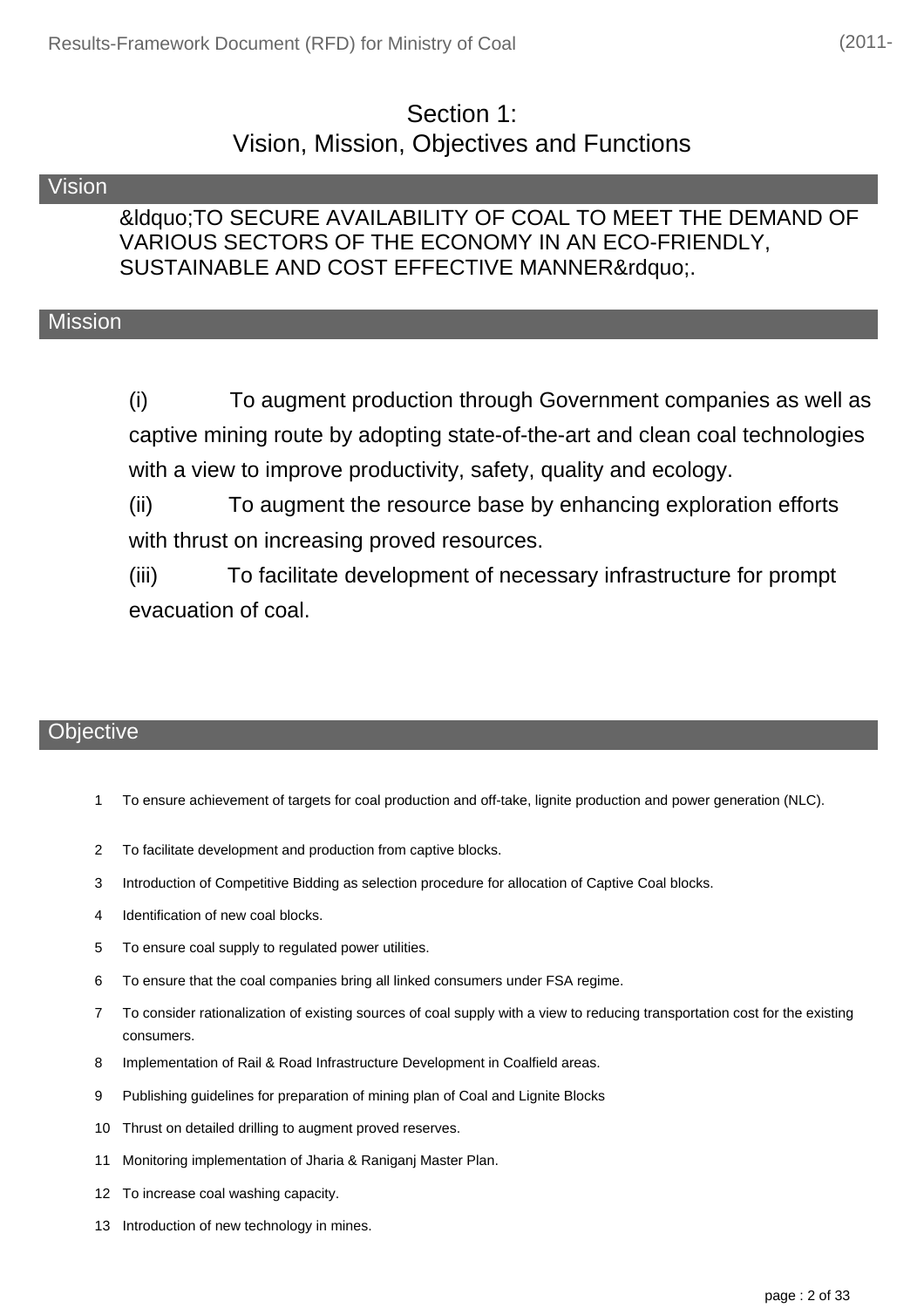# Section 1: Vision, Mission, Objectives and Functions

- Safety aspect of underground mines.
- Safety aspects of opencast mines to improve the driving skills of dumper operator to avoid accidents.
- Setting up of Independent Regulator for coal sector.
- Revision of Royalty rates on coal and lignite.
- Implement policy on use of surplus coal and washery rejects from captive blocks.
- Increase in productivity of output per man shift (OMS) separately for underground and open cast mining
- Formulate action plan for increasing productivity, including bench-marking.
- Formulation of comprehensive coal Beneficiation Policy
- Introduction of Advanced Integrated safety Monitoring systems.
- Enhancement of capacity for exploration/proving of resources in the collieries.

#### **Functions**

- Facilitating Exploration, development and exploitation of Coal and Lignite reserves in India.
- All matters relating to production and distribution of coal.
- Administration of the Coal Mines (Nationalisation) Act, 1973, Mines and Minerals (Development and Regulation) Act, 1957, the Coal Bearing Areas (Acquisition and Development) Act, 1957, The Coal Mines (Conservation and Development) Act 1974 and other Union Laws related to coal and lignite and sand for stowing, business incidental to such administration.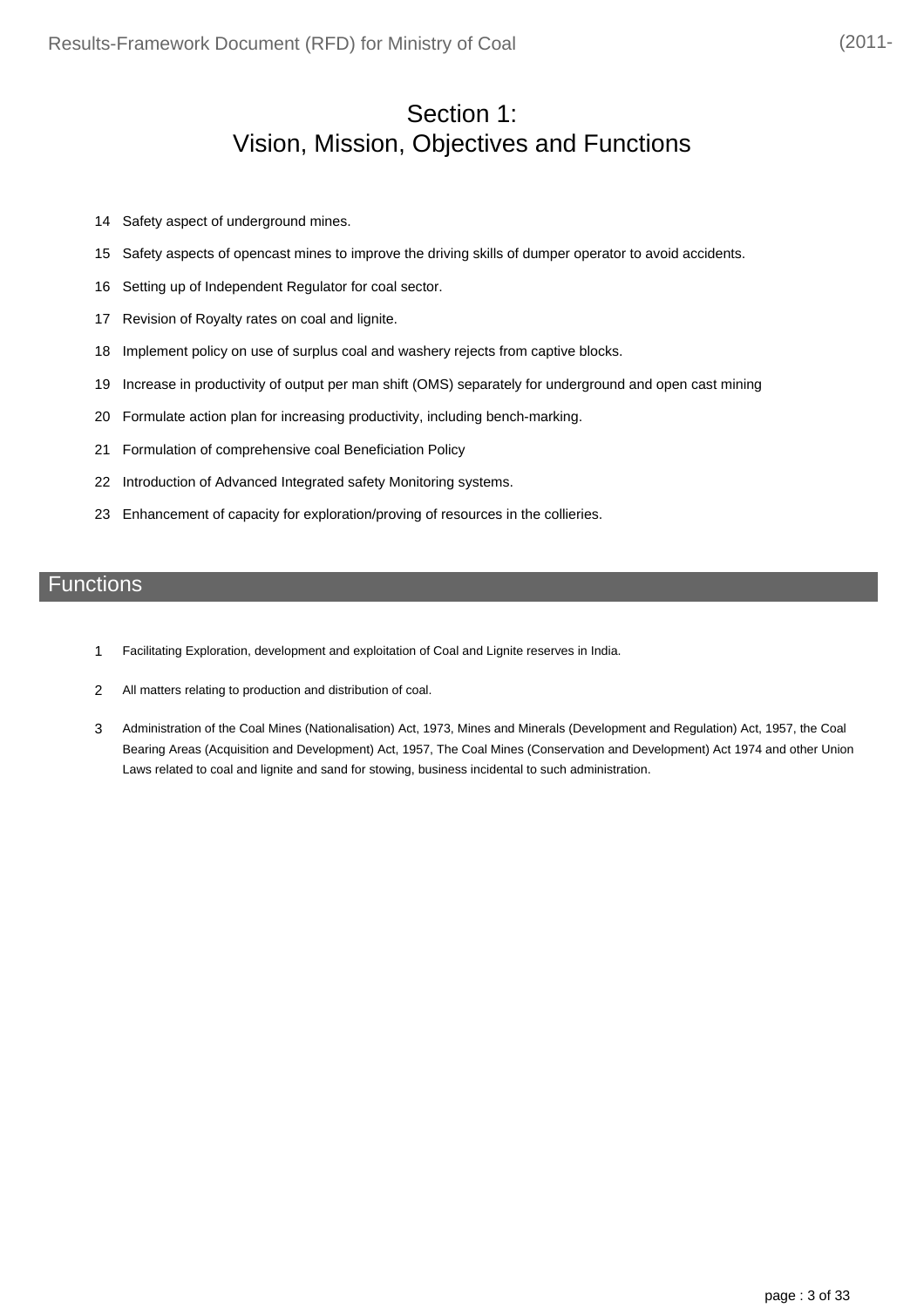|                                                                                                                             |        |                                                                                                                                                                                                                                                                                                                                                                                                                                                                                                                                    |                                                                                                                                 |                   |               |           |                  | Target / Criteria Value |      |      |
|-----------------------------------------------------------------------------------------------------------------------------|--------|------------------------------------------------------------------------------------------------------------------------------------------------------------------------------------------------------------------------------------------------------------------------------------------------------------------------------------------------------------------------------------------------------------------------------------------------------------------------------------------------------------------------------------|---------------------------------------------------------------------------------------------------------------------------------|-------------------|---------------|-----------|------------------|-------------------------|------|------|
| Objective                                                                                                                   | Weight | Action                                                                                                                                                                                                                                                                                                                                                                                                                                                                                                                             | <b>Success</b>                                                                                                                  | Unit              | <b>Weight</b> | Excellent | <b>Very Good</b> | Good                    | Fair | Poor |
|                                                                                                                             |        |                                                                                                                                                                                                                                                                                                                                                                                                                                                                                                                                    |                                                                                                                                 |                   |               | 100%      | 90%              | 80%                     | 70%  | 60%  |
| [1] To ensure achievement of targets for coal<br>production and off-take, lignite production<br>and power generation (NLC). | 12.00  | Holding of quarterly<br>[1.1]<br>production review meeting<br>for PSUs. To help PSUs in<br>overcoming their<br>constraints/problems by<br>taking up them with<br>concerned Central<br>Ministries and State<br>Governments: (a) Holding<br>meeting with Ministry of<br>Environment & Forest for<br>sorting out issues<br>pertaining to the Ministry of<br>Environment & Forest. (b)<br>Holding Meetings with coal<br>producing states to<br>expedite land acquisition<br>and environment & forestry<br>clearance for coal projects. | [1.1.1] Achievement of<br>MOU coal<br>production target by<br>Coal India Limited (<br>Target 2011-12-452<br>MT)                 | $\%$ of<br>target | 5.00          | 100       | 97               | 94                      | 91   | 88   |
|                                                                                                                             |        |                                                                                                                                                                                                                                                                                                                                                                                                                                                                                                                                    | [1.1.2] Achievement of<br>MOU coal offtake<br>target by Coal India<br>Limited (Target<br>2011-12 - 454 MT).                     | $\%$ of<br>target | 3.00          | 100       | 97               | 94                      | 91   | 88   |
|                                                                                                                             |        |                                                                                                                                                                                                                                                                                                                                                                                                                                                                                                                                    | [1.1.3] Achievement of<br>lignite production<br>target by Neyveli<br>Lignite Corporation.<br>(Target for 2011-12-<br>24.14 MT). | $%$ of<br>target  | 2.00          | 100       | 97               | 94                      | 91   | 88   |
|                                                                                                                             |        |                                                                                                                                                                                                                                                                                                                                                                                                                                                                                                                                    | [1.1.4] Achievement of<br>power generation<br>target by NLC. (<br>Target for 2011-12-<br>18758 Million Units).                  | $\%$ of<br>target | 2.00          | 100       | 97               | 94                      | 91   | 88   |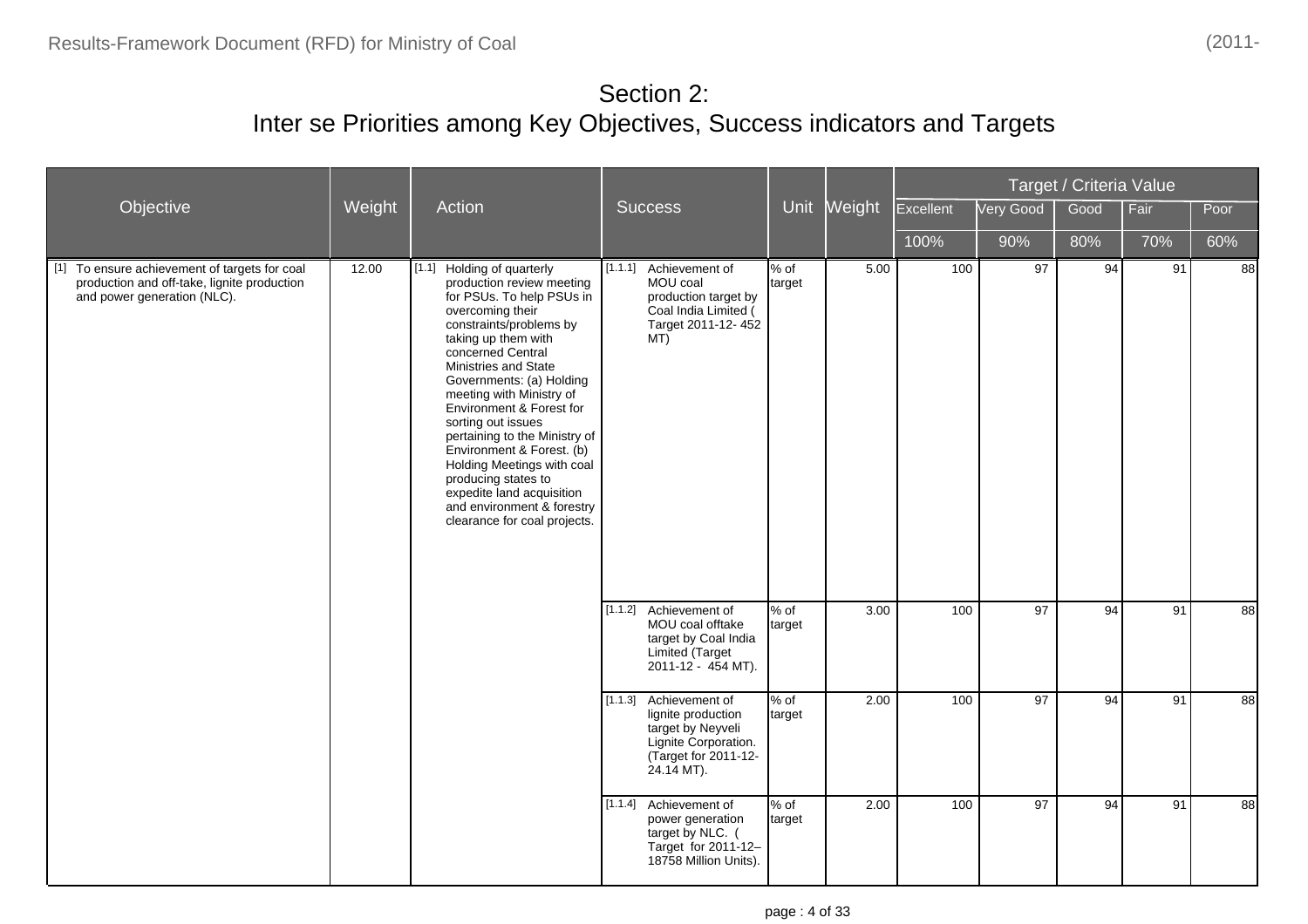|                                                                                                             |        |                                                                                                                                                                 |         |                                                                                                                                      |                            |               |            |                                             | Target / Criteria Value |      |                                  |
|-------------------------------------------------------------------------------------------------------------|--------|-----------------------------------------------------------------------------------------------------------------------------------------------------------------|---------|--------------------------------------------------------------------------------------------------------------------------------------|----------------------------|---------------|------------|---------------------------------------------|-------------------------|------|----------------------------------|
| Objective                                                                                                   | Weight | Action                                                                                                                                                          |         | <b>Success</b>                                                                                                                       | Unit                       | <b>Weight</b> | Excellent  | <b>Very Good</b>                            | Good                    | Fair | Poor                             |
|                                                                                                             |        |                                                                                                                                                                 |         |                                                                                                                                      |                            |               | 100%       | 90%                                         | 80%                     | 70%  | 60%                              |
| [2] To facilitate development and production<br>from captive blocks.                                        | 8.00   | Holding review meeting half [2.1.1] Achievement of<br>[2.1]<br>yearly at AS level.                                                                              |         | production target as<br>per Annual Action<br>Plan for 2011-12 -<br>38.25 MT.                                                         | % of<br>target             | 3.00          | 100        | 97                                          | 94                      | 91   | 88                               |
|                                                                                                             |        | [2.2] Conveying mine plan<br>approval within 90 days.                                                                                                           |         | $[2.2.1]$ % of Mine Plan<br>approval within 90<br>days.                                                                              | % of<br>target             | 2.50          | 100        | 97                                          | 94                      | 91   | 88                               |
|                                                                                                             |        | [2.3] Grant of prior approval for<br>mining lease within 45<br>days.                                                                                            |         | [2.3.1] % of Mining Lease<br>granted within 45<br>days.                                                                              | $\frac{8}{6}$ of<br>target | 2.50          | 100        | 97                                          | 94                      | 91   | 88                               |
| [3] Introduction of Competitive Bidding as<br>selection procedure for allocation of Captive<br>Coal blocks. | 3.00   | The Bill has been passed<br>[3.1]<br>by the Parliament and has<br>been notified on 9th<br>September 2010. Framing<br>of Rules under the Act to<br>be completed. | [3.1.1] | To notify the rules<br>by 30.9.2011                                                                                                  | Date                       | 3.00          | 30/09/2011 | 31/10/2011                                  |                         |      | 80/11/2011 31/12/2011 31/01/2012 |
| [4] Identification of new coal blocks.                                                                      | 5.00   | [4.1]<br>Identification and<br>earmarking of identified<br>coal blocks.                                                                                         |         | $[4.1.1]$ by 31.12.2011                                                                                                              | Date                       | 2.50          | 31/12/2011 | 10/01/2012 20/01/2012 30/01/2012 10/02/2012 |                         |      |                                  |
|                                                                                                             |        | [4.2] Allocation of coal blocks to<br>CIL.                                                                                                                      |         | [4.2.1] by 29.2.2012                                                                                                                 | <b>D</b> ate               | 2.50          | 29/02/2012 | 07/03/2012                                  |                         |      | 15/03/2012 23/03/2012 31/03/2012 |
| [5] To ensure coal supply to regulated power<br>utilities.                                                  | 4.00   | [5.1] Holding of sub group<br>meetings normally on<br>weekly basis by JS (LA).                                                                                  |         | [5.1.1] Ensuring supply of<br>Annual Contracted<br>Quantity (ACQ)<br>(Target 2011-12:<br>335 MT)                                     | % of<br><b>ACQ</b>         | 4.00          | 100        | 97                                          | 94                      | 91   | 88                               |
| [6] To ensure that the coal companies bring all<br>linked consumers under FSA regime.                       | 5.00   | <b>Holding of Quarterly</b><br>[6.1]<br>Review Meeting by JS (LA)<br>with coal companies.                                                                       | [6.1.1] | Ensuring that FSAs<br>of all consumers<br>who would achieve<br>mile stones as per<br>terms of LOA are<br>concluded by<br>31.12.2011. | <b>D</b> ate               | 5.00          | 31/12/2011 | 15/01/2012 31/01/2012 15/02/2012 29/02/2012 |                         |      |                                  |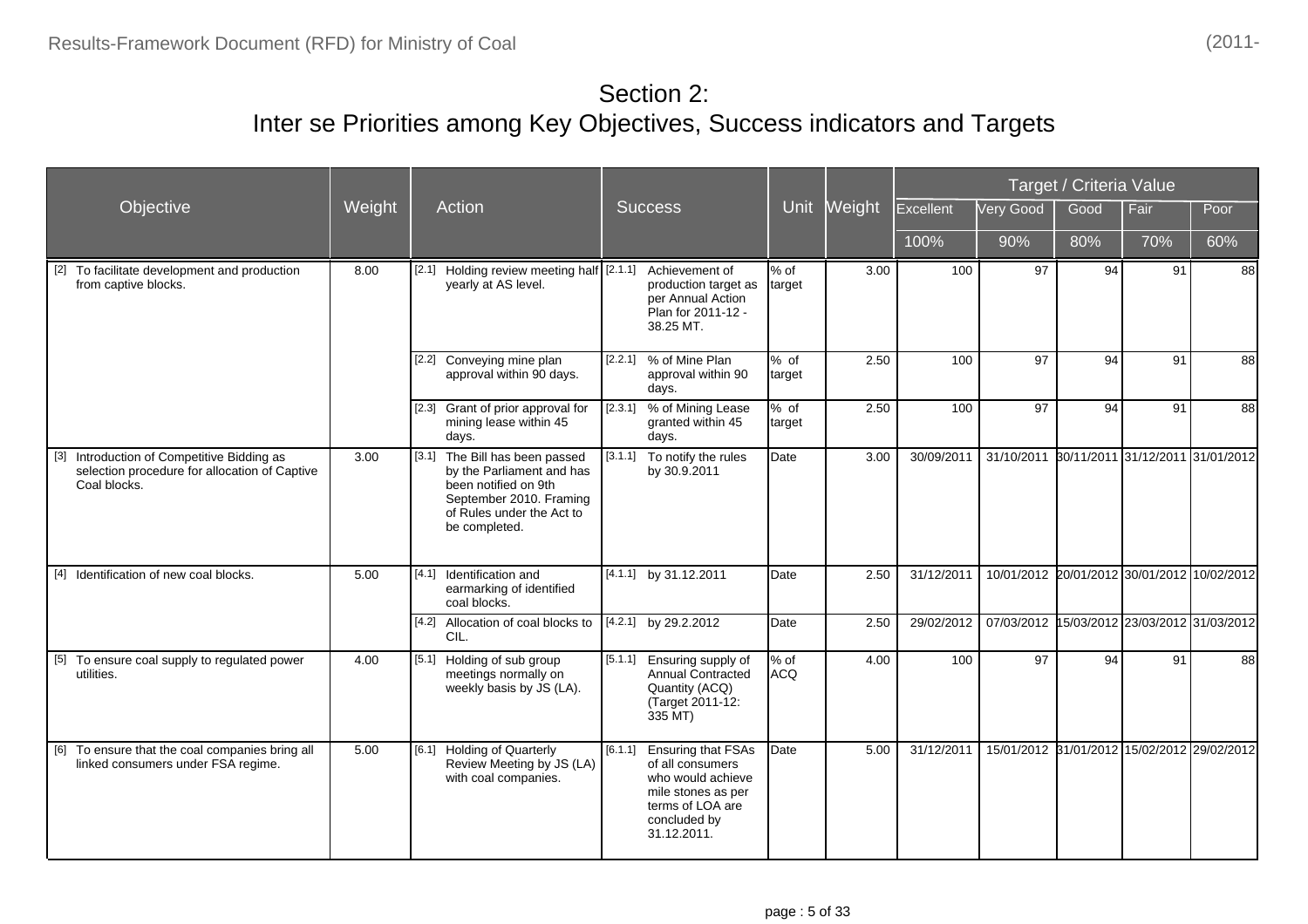|                                                                                                                                                     |        |                                                                                                                                                                                                                                                                                                                                                                                                                                                                                                                                                                                                                                                                                                           |                                                                               |                           |        |                |                                             | Target / Criteria Value |                |          |
|-----------------------------------------------------------------------------------------------------------------------------------------------------|--------|-----------------------------------------------------------------------------------------------------------------------------------------------------------------------------------------------------------------------------------------------------------------------------------------------------------------------------------------------------------------------------------------------------------------------------------------------------------------------------------------------------------------------------------------------------------------------------------------------------------------------------------------------------------------------------------------------------------|-------------------------------------------------------------------------------|---------------------------|--------|----------------|---------------------------------------------|-------------------------|----------------|----------|
| Objective                                                                                                                                           | Weight | Action                                                                                                                                                                                                                                                                                                                                                                                                                                                                                                                                                                                                                                                                                                    | <b>Success</b>                                                                | Unit                      | Weight | Excellent      | Very Good                                   | Good                    | Fair           | Poor     |
|                                                                                                                                                     |        |                                                                                                                                                                                                                                                                                                                                                                                                                                                                                                                                                                                                                                                                                                           |                                                                               |                           |        | 100%           | 90%                                         | 80%                     | 70%            | 60%      |
| [7] To consider rationalization of existing<br>sources of coal supply with a view to<br>reducing transportation cost for the existing<br>consumers. | 5.00   | Submission of report by the [7.1.1] submission of report Date<br>[7.1]<br>Inter- Ministerial Task<br>Force headed by JS (LA)<br>and seeking approval of<br>Competent Authority on the<br>recommendations of the<br>Task Force.                                                                                                                                                                                                                                                                                                                                                                                                                                                                            | by 30.9.2011                                                                  |                           | 2.50   | 30/09/2011     | 15/10/2011 31/10/2011 15/11/2011 30/11/2011 |                         |                |          |
|                                                                                                                                                     |        |                                                                                                                                                                                                                                                                                                                                                                                                                                                                                                                                                                                                                                                                                                           | [7.1.2] Implementation of<br>recommendations<br>by 31.12.2011                 | Date                      | 2.50   | 31/12/2011     | 15/01/2012 31/01/2012 15/02/2012 29/02/2012 |                         |                |          |
| [8] Implementation of Rail & Road Infrastructure<br>Development in Coalfield areas.                                                                 | 2.50   | [8.1] To review the status of<br>implementation of critical<br>rail & road links in potential<br>coalfields.<br>The potential coalfields<br>which are expected to<br>contribute future production<br>are North Karanpura in<br>Jharkhand, Mand-Raigarh<br>coalfield in Chhattisgarh,<br>Talcher & Ib valley<br>coalfields in Orissa and<br>Sattupalli coalfield in<br>Andhra Pradesh.<br>Tori-Shivpur-<br>Hazaribagh new rail link (92<br>km) in North Karanpura<br>coalfield, Bhupdeopur-<br>Baroud-Durgapur (91 km)<br>rail line in Mand-Raigarh<br>coalfield; in Talcher<br>coalfield - dedicated rail<br>corridor-I connecting<br>Jarapada-Talcher (87 km)<br>via captive blocks; rail<br>corridor-II | [8.1.1] Holding the<br>meetings of High<br>Level Committee<br>during the year | Number<br> of<br>Meetings | 2.50   | $\overline{2}$ | $\overline{1}$                              | $\Omega$                | $\overline{0}$ | $\Omega$ |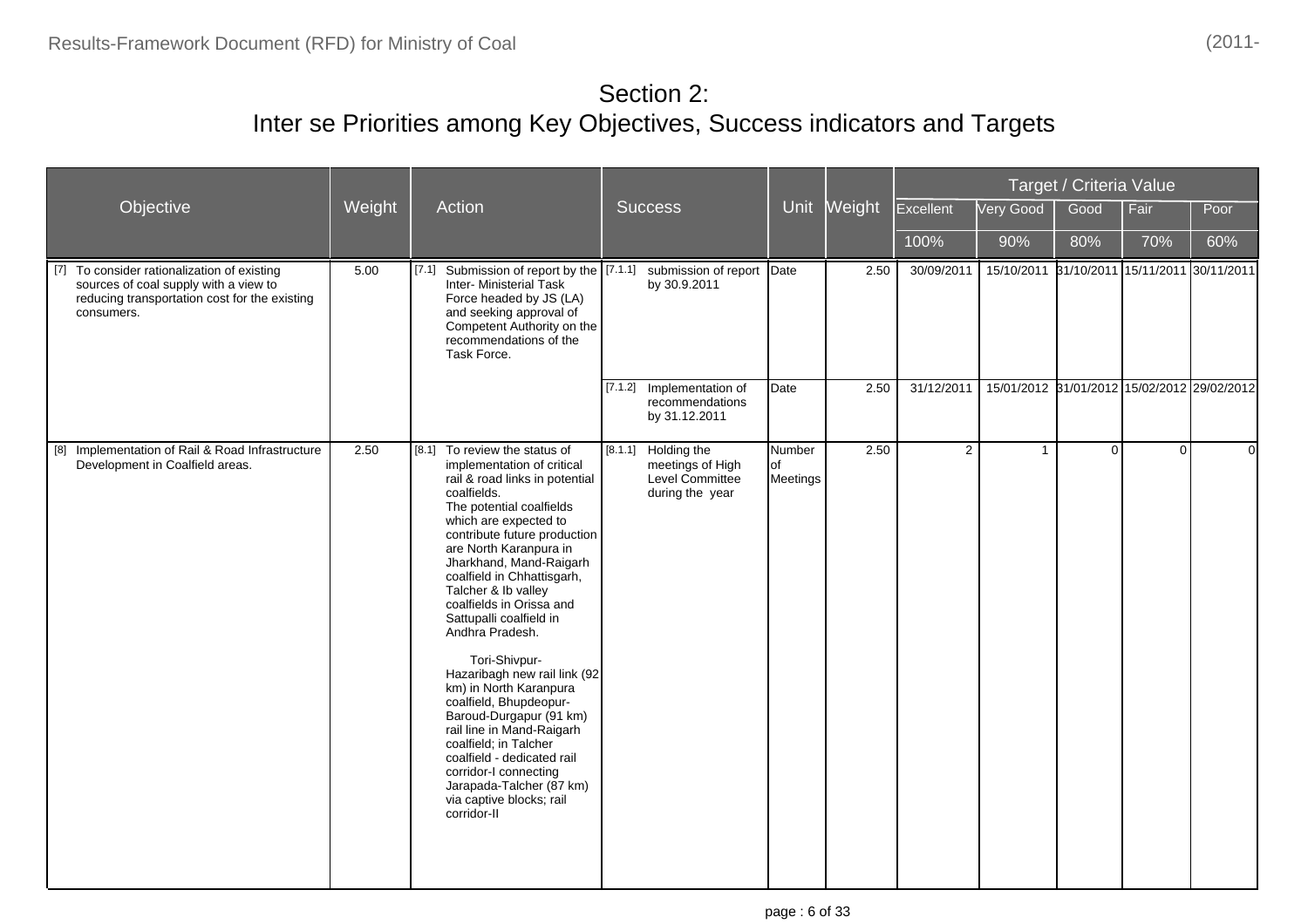| Objective                                                                              |                  |                                                                                                                                                                                                                                                                                                                                                                                                                                                                                                                                                                                                                                                                                                                                                                           |                                                                                                       |                  |               |            |                                             | Target / Criteria Value |      |      |
|----------------------------------------------------------------------------------------|------------------|---------------------------------------------------------------------------------------------------------------------------------------------------------------------------------------------------------------------------------------------------------------------------------------------------------------------------------------------------------------------------------------------------------------------------------------------------------------------------------------------------------------------------------------------------------------------------------------------------------------------------------------------------------------------------------------------------------------------------------------------------------------------------|-------------------------------------------------------------------------------------------------------|------------------|---------------|------------|---------------------------------------------|-------------------------|------|------|
|                                                                                        | Weight<br>Action |                                                                                                                                                                                                                                                                                                                                                                                                                                                                                                                                                                                                                                                                                                                                                                           | <b>Success</b>                                                                                        | Unit             | <b>Weight</b> | Excellent  | Very Good                                   | Good                    | Fair | Poor |
|                                                                                        |                  |                                                                                                                                                                                                                                                                                                                                                                                                                                                                                                                                                                                                                                                                                                                                                                           |                                                                                                       |                  |               | 100%       | 90%                                         | 80%                     | 70%  | 60%  |
|                                                                                        |                  | connecting Radhikapur<br>West Block-Angul (50 km);<br>rail corridor-III connecting<br>Angul-Talcher (40 km); rail<br>link connecting Talcher-<br>Dhamra Port via Bhadrak<br>(150 km); in Ib valley<br>coalfield - Gopalpur-<br>Manoharpur tract<br>connecting Barpalli-<br>Jharsuguda (52 km); and<br>rail link between Sattupalli<br>and Bhadrachalam road<br>(80 km).<br>Initially these lines<br>were conceived as single<br>lines but in view of the<br>projected production and<br>the need for evacuation all<br>these lines are to be a<br>minimum of double lines.<br>MoC, CIL and MoR are in<br>discussions for updating<br>the cost of the earlier<br>proposals and coal<br>companies in consultation<br>with the zonal railways are<br>to draw the milestones. |                                                                                                       |                  |               |            |                                             |                         |      |      |
| [9] Publishing guidelines for preparation of<br>mining plan of Coal and Lignite Blocks | 2.50             | Hosting of the guidelines on [9.1.1] Guidelines to be<br>[9.1]<br>the website of Ministry of<br>Coal                                                                                                                                                                                                                                                                                                                                                                                                                                                                                                                                                                                                                                                                      | issued by 30.9.2011                                                                                   | Date of<br>issue | 2.50          | 30/09/2011 | 15/10/2011 31/10/2011 15/11/2011 30/11/2011 |                         |      |      |
| [10] Thrust on detailed drilling to augment proved<br>reserves.                        | 7.50             | [10.1] Holding of quarterly<br>meeting to review and<br>monitor the progress.                                                                                                                                                                                                                                                                                                                                                                                                                                                                                                                                                                                                                                                                                             | [10.1.1] To achieve Annual<br>Action plan target<br>fixed for detailed<br>drilling of Central<br>Mine | $%$ of<br>target | 7.50          | 100        | 97                                          | 94                      | 91   | 88   |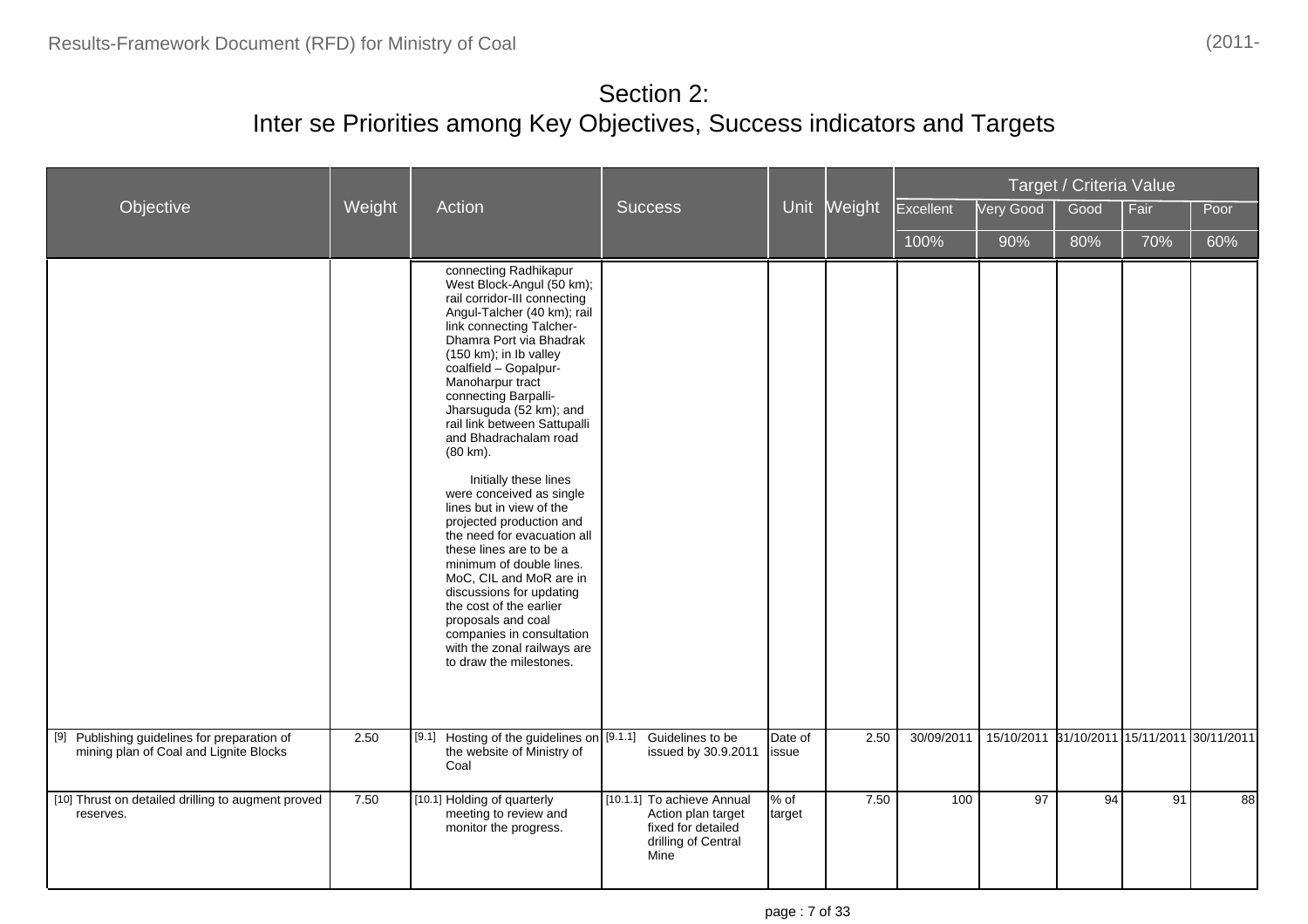|                                                                     |        |                                                                                                                                                                                                                                                                                                                                                                                                                                                                                          |                                                                                                              |                                |        |           |           | Target / Criteria Value |                |                |
|---------------------------------------------------------------------|--------|------------------------------------------------------------------------------------------------------------------------------------------------------------------------------------------------------------------------------------------------------------------------------------------------------------------------------------------------------------------------------------------------------------------------------------------------------------------------------------------|--------------------------------------------------------------------------------------------------------------|--------------------------------|--------|-----------|-----------|-------------------------|----------------|----------------|
| Objective                                                           | Weight | Action                                                                                                                                                                                                                                                                                                                                                                                                                                                                                   | <b>Success</b>                                                                                               | Unit                           | Weight | Excellent | Very Good | Good                    | Fair           | Poor           |
|                                                                     |        |                                                                                                                                                                                                                                                                                                                                                                                                                                                                                          |                                                                                                              |                                |        | 100%      | 90%       | 80%                     | 70%            | 60%            |
|                                                                     |        |                                                                                                                                                                                                                                                                                                                                                                                                                                                                                          | Planning and Design<br>Institute Ltd.<br>(CMPDIL) Ranchi.<br>(AAP Target 2011-<br>$12 - 4.5$ Lakh<br>Meters) |                                |        |           |           |                         |                |                |
| [11] Monitoring implementation of Jharia &<br>Raniganj Master Plan. | 3.00   | [11.1] To review the status of<br>implementation of Master<br>Plan by holding the<br>meetings of the High Level<br>Committee.<br>The important milestones<br>include shifting of people<br>from endangered areas to<br>Bhuli township in case of<br>Jharia; completion of<br>demographic surveys and<br>acquisition of land in case<br>of both Jharia and Raniganj<br>coalfields. Also conducting<br>surveys for diversion of<br>surface infrastructure like<br>railways, pipelines etc. | [11.1.1] Number of meetings<br>held during the year                                                          | Number<br>of<br>Meetings       | 3.00   | 3         | 2         |                         | $\Omega$       | $\Omega$       |
| [12] To increase coal washing capacity.                             | 3.00   | [12.1] To review the progress of<br>work with CIL                                                                                                                                                                                                                                                                                                                                                                                                                                        | [12.1.1] Ensuring award of<br>work order for 6 nos.<br>of new washeries by<br>CIL.                           | Number<br>lof<br>Washeri<br>es | 3.00   | 6         | 5         | Δ                       | $\overline{3}$ | $\overline{2}$ |
| [13] Introduction of new technology in mines.                       | 4.00   | [13.1] Monitoring the procurement [13.1.1] Timely procurement<br>of machinery for<br>Continuous miner<br>technology.                                                                                                                                                                                                                                                                                                                                                                     | of equipments: 6<br>continuous miner<br>eqipments by CIL.                                                    | number                         | 4.00   | 6         | 5         |                         | $\overline{3}$ | $\overline{2}$ |
| [14] Safety aspect of underground mines.                            | 4.00   | [14.1] Monitoring of procurement<br>of chromotographs for<br>ventilation aspects of<br>underground mining.                                                                                                                                                                                                                                                                                                                                                                               | [14.1.1] Timely procurement<br>of 20 Nos. of<br>Chromatographs by<br>CIL.                                    | number                         | 4.00   | 20        | 17        | 14                      | 11             | 8              |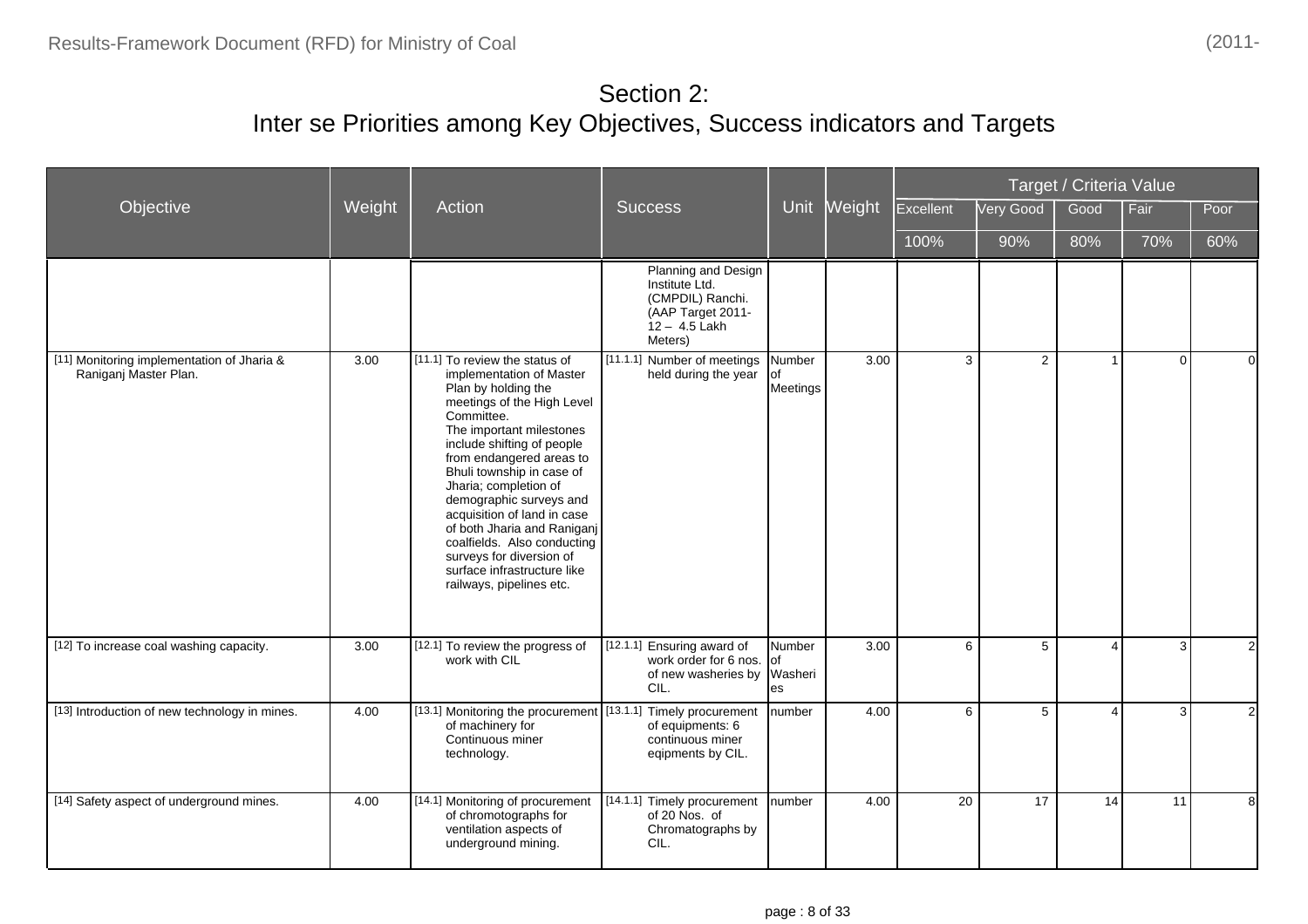|                                                                                                                   |               |                                                                                                                                                                                                                                        |                                                                                                            |         |        |                |                                             | Target / Criteria Value |                                  |      |
|-------------------------------------------------------------------------------------------------------------------|---------------|----------------------------------------------------------------------------------------------------------------------------------------------------------------------------------------------------------------------------------------|------------------------------------------------------------------------------------------------------------|---------|--------|----------------|---------------------------------------------|-------------------------|----------------------------------|------|
| Objective                                                                                                         | <b>Weight</b> | Action                                                                                                                                                                                                                                 | <b>Success</b>                                                                                             | Unit    | Weight | Excellent      | Very Good                                   | Good                    | Fair                             | Poor |
|                                                                                                                   |               |                                                                                                                                                                                                                                        |                                                                                                            |         |        | 100%           | 90%                                         | 80%                     | 70%                              | 60%  |
| [15] Safety aspects of opencast mines to<br>improve the driving skills of dumper operator<br>to avoid accidents.  | 4.00          | [15.1] Monitoring of procurement<br>of simulators for training<br>dumper operators.                                                                                                                                                    | [15.1.1] Timely procurement<br>of 7 Nos Simulators<br>by CIL for training<br>dumper operators.             | number  | 4.00   | $\overline{7}$ | 6                                           | 5                       |                                  | 3    |
| [16] Setting up of Independent Regulator for coal<br>sector.                                                      | 2.50          | [16.1] Submission of the Cabinet<br>Note to Cabinet Secretariat.                                                                                                                                                                       | [16.1.1] Final Draft Note and<br>Bill to be put up for<br>approval of Minister<br>of Coal by<br>31.07.2011 | Date    | 1.25   | 31/07/2011     | 31/08/2011                                  |                         | 30/09/2011 31/10/2011 30/11/2011 |      |
|                                                                                                                   |               |                                                                                                                                                                                                                                        | [16.1.2] Final Cabinet Note<br>with the Draft Bill to<br>be sent to the<br>Cabinet Sectt. by<br>30.09.2011 | Date    | 1.25   | 30/09/2011     | 31/10/2011 80/11/2011 31/12/2011 31/01/2012 |                         |                                  |      |
| [17] Revision of Royalty rates on coal and lignite.                                                               | 4.00          | [17.1] Holding the meeting of the<br>Study Group with the<br>stakeholders. Circulation of<br>draft Cabinet Note                                                                                                                        | [17.1.1] To notify revised<br>rates of Royalty by<br>31.1.2012                                             | Date    | 4.00   | 31/01/2012     | 15/02/2012 29/02/2012 15/03/2012 31/03/2012 |                         |                                  |      |
| [18] Implement policy on use of surplus coal and<br>washery rejects from captive blocks.                          | 1.00          | [18.1] To finalise and publish the<br>policy.                                                                                                                                                                                          | [18.1.1] Publication of the<br>policy by 30.11.2011                                                        | Date    | 1.00   | 30/11/2011     | 31/12/2011                                  |                         | 31/01/2012 29/02/2012 31/03/2012 |      |
| [19] Increase in productivity of output per man<br>shift (OMS) separately for underground and<br>open cast mining | 1.00          | [19.1] Monitoring the achievement<br>of OMS                                                                                                                                                                                            | [19.1.1] OMS for UG mines -<br>0.8 tonnes                                                                  | tonnes  | 0.50   | 0.8            | 0.7                                         | 0.6                     | 0.5                              | 0.4  |
|                                                                                                                   |               |                                                                                                                                                                                                                                        | [19.1.2] OMS for OC mines -<br>10 tonnes                                                                   | Itonnes | 0.50   | 10             | 9                                           | $\mathsf{R}$            | $\overline{7}$                   | 6    |
| [20] Formulate action plan for increasing<br>productivity, including bench-marking.                               | 1.00          | [20.1] Emphasis is laid on<br>technology development<br>through adoption of state of<br>the art technologies for<br>both underground and<br>opencast operations for<br>coal production.<br>Procurement of high<br>capacity shovels and | [20.1.1] Formulation of the<br>Action plan by<br>31.12.2011                                                | Date    | 1.00   | 31/12/2011     | 15/01/2012 31/01/2012 15/02/2012 29/02/2012 |                         |                                  |      |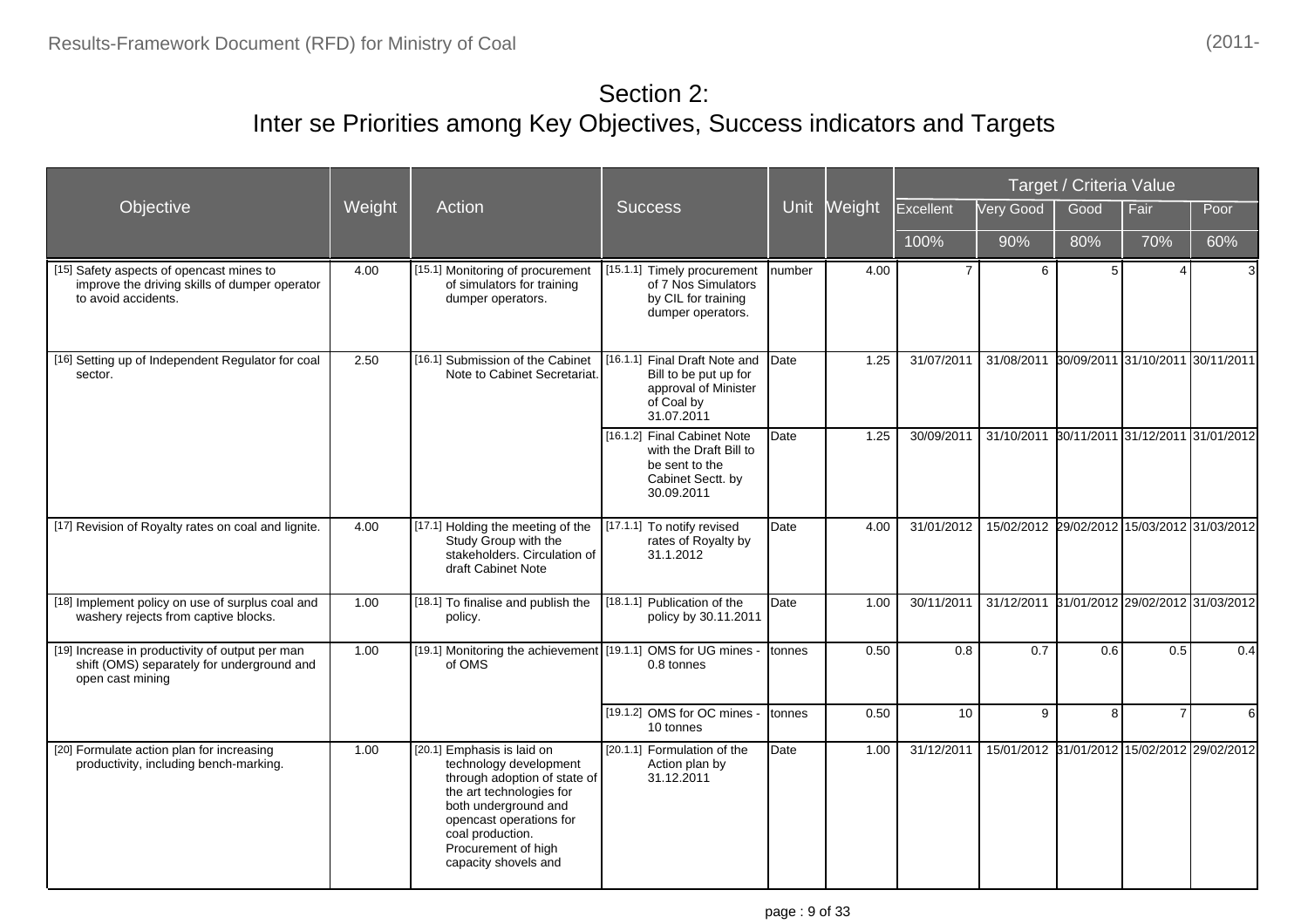| Objective                                                             |        |                                                                                                                                                                                                                                                                                                                                                                                                                                                                                                                                                                                                                                                                                                                 |                                                                                         |      |        |            |                                             | Target / Criteria Value |      |      |
|-----------------------------------------------------------------------|--------|-----------------------------------------------------------------------------------------------------------------------------------------------------------------------------------------------------------------------------------------------------------------------------------------------------------------------------------------------------------------------------------------------------------------------------------------------------------------------------------------------------------------------------------------------------------------------------------------------------------------------------------------------------------------------------------------------------------------|-----------------------------------------------------------------------------------------|------|--------|------------|---------------------------------------------|-------------------------|------|------|
|                                                                       | Weight | Action                                                                                                                                                                                                                                                                                                                                                                                                                                                                                                                                                                                                                                                                                                          | <b>Success</b>                                                                          | Unit | Weight | Excellent  | Very Good                                   | Good                    | Fair | Poor |
|                                                                       |        |                                                                                                                                                                                                                                                                                                                                                                                                                                                                                                                                                                                                                                                                                                                 |                                                                                         |      |        | 100%       | 90%                                         | 80%                     | 70%  | 60%  |
|                                                                       |        | dumpers, procurement of<br>surface miners etc. along<br>with matching ancillary<br>equipments and coal<br>handling facilities for<br>opencast mines is planned.<br>Similarly, opening new<br>mines, deploying mass<br>production technologies like<br>continuous miners and<br>longwall equipments etc.<br>and deployment of<br>continuous miners, side<br>discharge loaders and load<br>haul dumpers and<br>conveyors for mechanizing<br>underground operations<br>where ever it is technically<br>feasible in order to increase<br>the current level of<br>underground production<br>from around 44 million<br>tonnes to 65 million tones<br>in next five years has been<br>planned and being<br>implemented. |                                                                                         |      |        |            |                                             |                         |      |      |
| [21] Formulation of comprehensive coal<br><b>Beneficiation Policy</b> | 1.00   | [21.1] The policy is mainly to<br>facilitate increase in the<br>availability of washed coal<br>for thermal power and have<br>a check on the technical<br>feasibility of washing with a<br>view to conserve precious<br>coal resources. CIL has<br>already taken action for<br>setting up 20 new                                                                                                                                                                                                                                                                                                                                                                                                                 | [21.1.1] Formulation of<br>comprehensive coal<br>beneficiation policy<br>by 31.12.2011. | Date | 1.00   | 31/12/2011 | 15/01/2012 31/01/2012 15/02/2012 29/02/2012 |                         |      |      |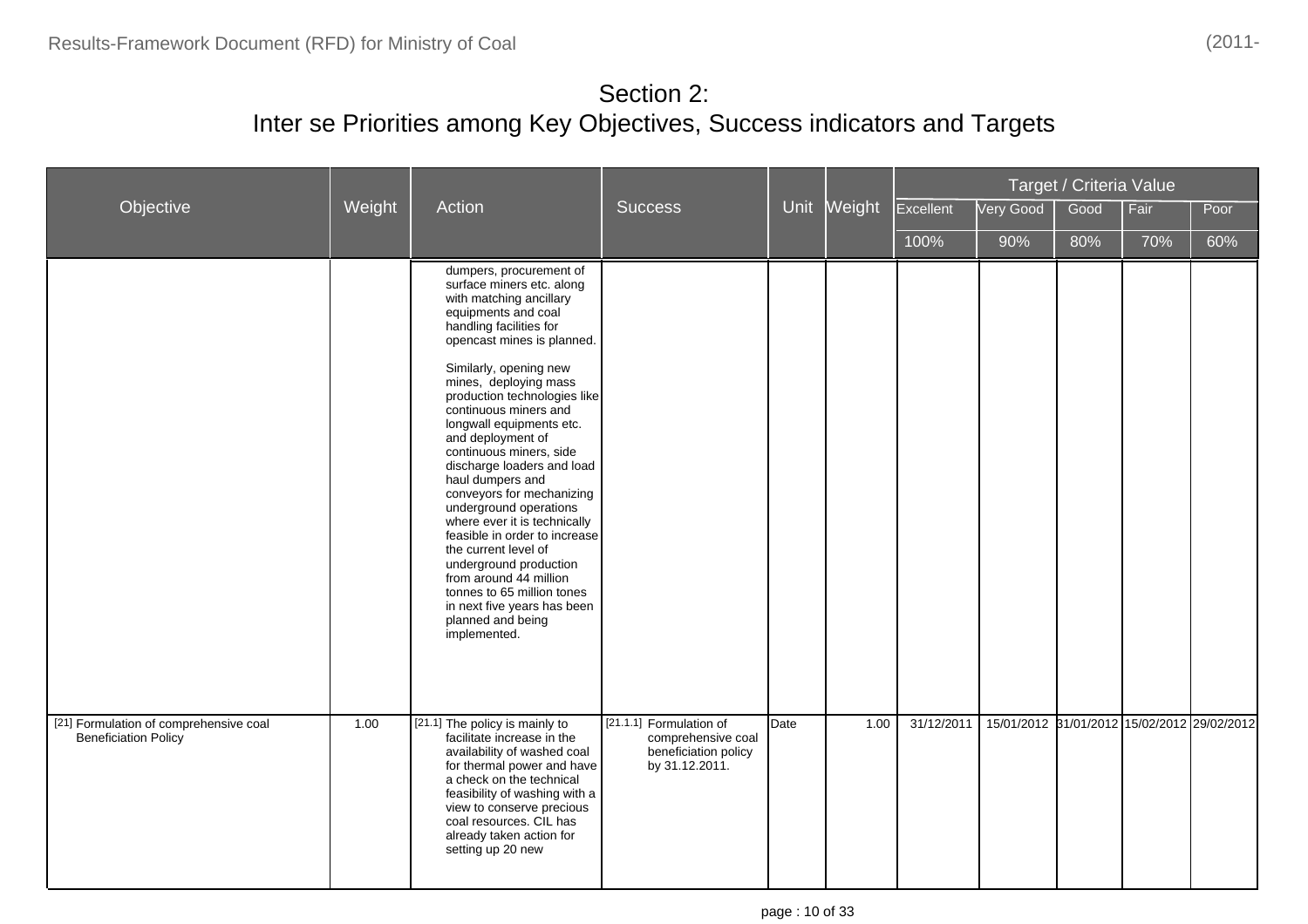| Objective                                                                                  |        |                                                                                                                                                                                                                                                                                                                                                                                                                                                                                                                                                       |                                                                                                                                                                                                         |             |        |            |                                             | Target / Criteria Value |      |      |
|--------------------------------------------------------------------------------------------|--------|-------------------------------------------------------------------------------------------------------------------------------------------------------------------------------------------------------------------------------------------------------------------------------------------------------------------------------------------------------------------------------------------------------------------------------------------------------------------------------------------------------------------------------------------------------|---------------------------------------------------------------------------------------------------------------------------------------------------------------------------------------------------------|-------------|--------|------------|---------------------------------------------|-------------------------|------|------|
|                                                                                            | Weight | Action                                                                                                                                                                                                                                                                                                                                                                                                                                                                                                                                                | <b>Success</b>                                                                                                                                                                                          | <b>Unit</b> | Weight | Excellent  | Very Good                                   | Good                    | Fair | Poor |
|                                                                                            |        |                                                                                                                                                                                                                                                                                                                                                                                                                                                                                                                                                       |                                                                                                                                                                                                         |             |        | 100%       | 90%                                         | 80%                     | 70%  | 60%  |
|                                                                                            |        | washeries for a total<br>capacity of 111 million<br>tonnes per annum by the<br>end of XII Plan for washing<br>the current production and<br>decided to develop<br>integrated washeries<br>wherever an opencast mine<br>of 2.5 mty or more capacity<br>is proposed to be taken up.                                                                                                                                                                                                                                                                     |                                                                                                                                                                                                         |             |        |            |                                             |                         |      |      |
| [22] Introduction of Advanced Integrated safety<br>Monitoring systems.                     | 1.00   | [22.1] Monitoring systems for<br>underground environment<br>through deployment of Gas<br>chromatographs,<br>installation of sensors for<br>monitoring roof movement,<br>installation of Radio<br>Frequency Detectors for<br>identifying trapped miners,<br>wireless communication<br>systems etc. are planned<br>for improving the safety of<br>underground operations.<br>Similarly, for opencast<br>operations monitoring of<br>bench slope stability,<br>dumpers movement<br>through satellite survilance<br>are some of the measures<br>proposed. | [22.1.1] Formulation of<br>Action plan for<br>introduction of<br>advanced integrated<br>safety monitoring<br>systems using<br>remote control and<br>other appropriate<br>technologies by<br>31.12.2011. | Date        | 1.00   | 31/12/2011 | 15/01/2012 31/01/2012 15/02/2012 29/02/2012 |                         |      |      |
| [23] Enhancement of capacity for<br>exploration/proving of resources in the<br>collieries. | 1.00   | [23.1] Drilling capacity of CMPDIL [23.1.1] Formulation of<br>is planned to be doubled<br>from 2 to 4 lakh meters per<br>annum and additional work<br>is planned to be                                                                                                                                                                                                                                                                                                                                                                                | Action Plan for<br>enhancement of<br>capacity for<br>exploration and<br>proving of                                                                                                                      | Date        | 1.00   | 31/12/2011 | 15/01/2012 31/01/2012 15/02/2012 29/02/2012 |                         |      |      |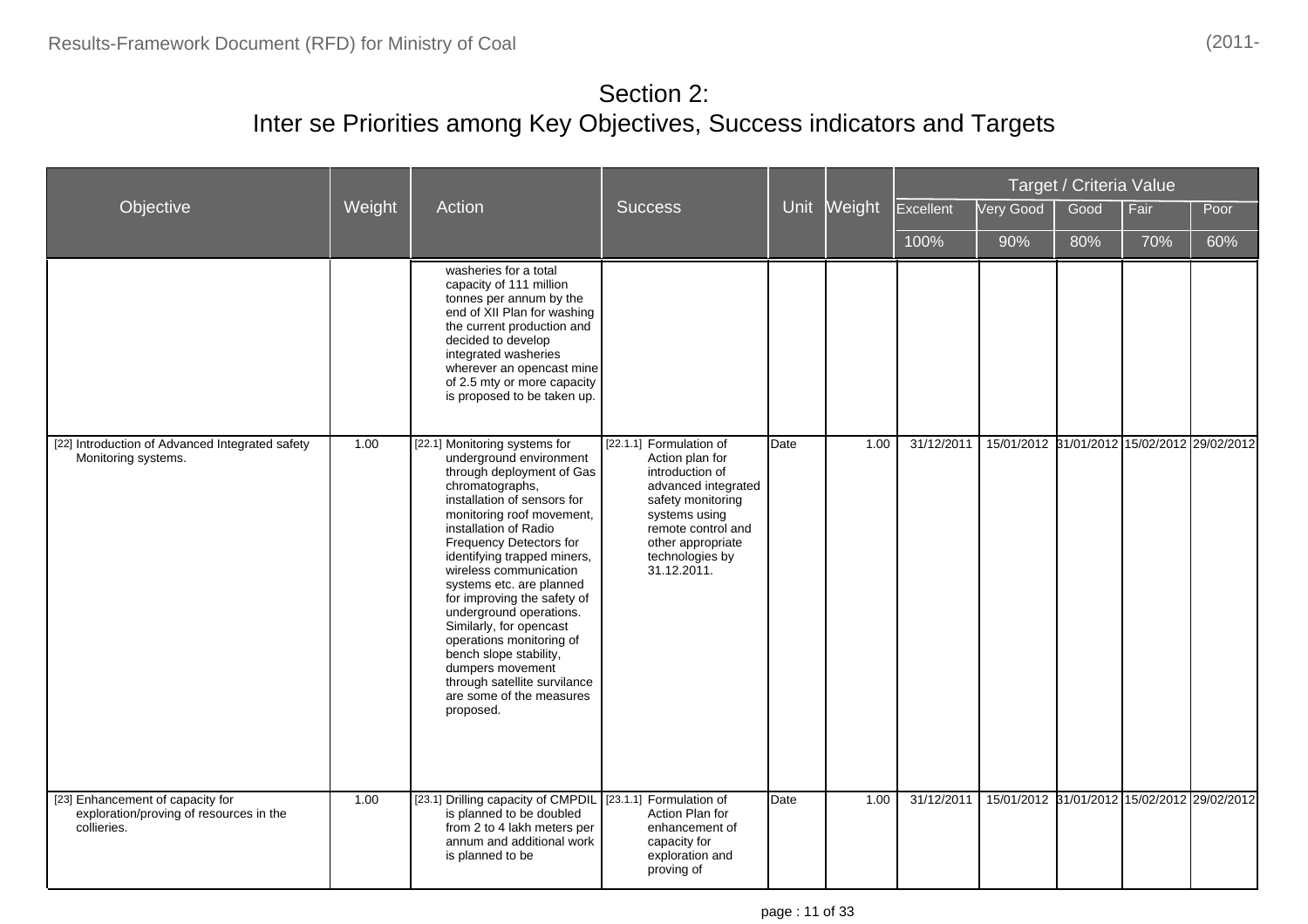|                                                                                                  |        |                                                                                                                                                                                      |                                                                                                                                                  |              |        |            |                                             | Target / Criteria Value |                                  |      |
|--------------------------------------------------------------------------------------------------|--------|--------------------------------------------------------------------------------------------------------------------------------------------------------------------------------------|--------------------------------------------------------------------------------------------------------------------------------------------------|--------------|--------|------------|---------------------------------------------|-------------------------|----------------------------------|------|
| Objective                                                                                        | Weight | <b>Action</b>                                                                                                                                                                        | <b>Success</b>                                                                                                                                   | Unit         | Weight | Excellent  | Very Good                                   | Good                    | Fair                             | Poor |
|                                                                                                  |        |                                                                                                                                                                                      |                                                                                                                                                  |              |        | 100%       | 90%                                         | 80%                     | 70%                              | 60%  |
|                                                                                                  |        | carried out through<br>outsourcing of drilling<br>operations. Also captive<br>block holders are allowed<br>to carry out exploration on<br>their own as per the<br>guidelines of MoC. | resources in the<br>country by<br>31.12.2011                                                                                                     |              |        |            |                                             |                         |                                  |      |
| Efficient Functioning of the RFD System                                                          | 3.00   | Timely submission of Draft for<br>Approval                                                                                                                                           | On-time submission                                                                                                                               | Date         | 2.0    | 07/03/2011 | 08/03/2011                                  |                         | 09/03/2011 10/03/2011 11/03/2011 |      |
|                                                                                                  |        | Timely submission of Results                                                                                                                                                         | On-time submission                                                                                                                               | <b>D</b> ate | 1.0    | 01/05/2012 | 03/05/2012 04/05/2012 05/05/2012 06/05/2012 |                         |                                  |      |
| Improving Internal Efficiency /<br>Responsiveness / Service delivery of<br>Ministry / Department | 10.00  | Implementation of Sevottam                                                                                                                                                           | Resubmission of revised<br>draft of Citizens' / Clients'<br>Charter                                                                              | <b>D</b> ate | 2.0    | 15/12/2011 | 20/12/2011 25/12/2011 28/12/2011 31/12/2011 |                         |                                  |      |
|                                                                                                  |        |                                                                                                                                                                                      | Independent Audit of<br>Implementation of<br><b>Grievance Redress</b><br>Mechanism                                                               | l%           | 2.0    | 100        | 95                                          | 90                      | 85                               | 80   |
|                                                                                                  |        | Ensure compliance with Section<br>4(1) (b) of the RTI Act, 2005                                                                                                                      | No. of items on which<br>information is uploaded by<br>February 10, 2012                                                                         | lNo.         | 2.0    | 16         | 15                                          | 14                      | 13                               | 12   |
|                                                                                                  |        | Identify potential areas of<br>corruption related to<br>departmental activities and<br>develop an action plan to<br>mitigate them                                                    | Finalize an action plan to<br>mitigate potential areas of<br>corruption.                                                                         | Date         | 2.0    | 10/02/2012 | 15/02/2012 20/02/2012 24/02/2012 29/02/2012 |                         |                                  |      |
|                                                                                                  |        | Develop an action plan to<br>implement ISO 9001 certification                                                                                                                        | Finalize an action plan to<br>implement ISO 9001<br>certification                                                                                | <b>D</b> ate | 2.0    | 10/02/2012 | 15/02/2012 20/02/2012 24/02/2012 29/02/2012 |                         |                                  |      |
| Ensuring compliance to the Financial<br><b>Accountability Framework</b>                          | 2.00   | Timely submission of ATNS on<br>Audit Paras of C&AG                                                                                                                                  | Percentage of ATNS<br>submitted within due date (4<br>months) from date of<br>presentation of Report to<br>Parliament by CAG during<br>the year. | l%           | 0.5    | 100        | 90                                          | 80                      | 70                               | 60   |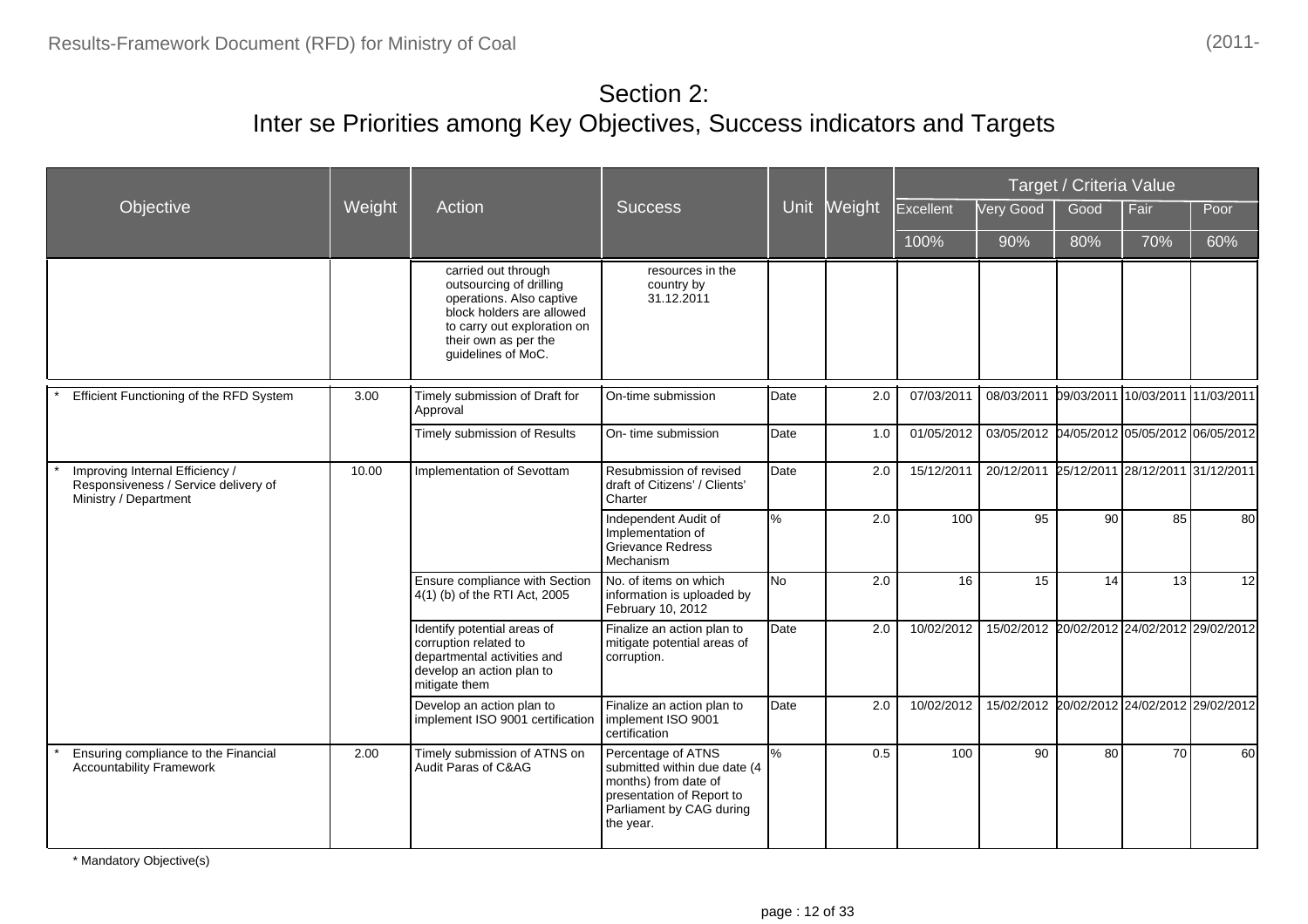|           |        |                                                                                                                  |                                                                                                                                                 |      |        | Target / Criteria Value |           |      |      |      |  |  |  |
|-----------|--------|------------------------------------------------------------------------------------------------------------------|-------------------------------------------------------------------------------------------------------------------------------------------------|------|--------|-------------------------|-----------|------|------|------|--|--|--|
| Objective | Weight | Action                                                                                                           | <b>Success</b>                                                                                                                                  | Unit | Weight | Excellent               | Very Good | Good | Fair | Poor |  |  |  |
|           |        |                                                                                                                  |                                                                                                                                                 |      |        | 100%                    | 90%       | 80%  | 70%  | 60%  |  |  |  |
|           |        | Timely submission of ATRs to<br>the PAC Sectt. on PAC Reports.                                                   | Percentge of ATRs<br>submitted within due date (6<br>months) from date of<br>presentation of Report to<br>Parliament by PAC during<br>the year. | ℅    | 0.5    | 100                     | 90        | 80   | 70   | 60I  |  |  |  |
|           |        | Early disposal of pending ATNs<br>on Audit Paras of C&AG Reports<br>presented to Parliament before<br>31.3.2011. | Percentage of outstanding<br>ATNs disposed off during<br>the year.                                                                              | ℅    | 0.5    | 100                     | 90        | 80   | 70   | 60   |  |  |  |
|           |        | Early disposal of pending ATRs<br>on PAC Reports presented to<br>Parliament before 31.3.2011                     | Percentage of outstanding<br>ATRs disposed off during<br>the year.                                                                              | %    | 0.5    | 100                     | 90        | 80   | 70   | 60   |  |  |  |

\* Mandatory Objective(s)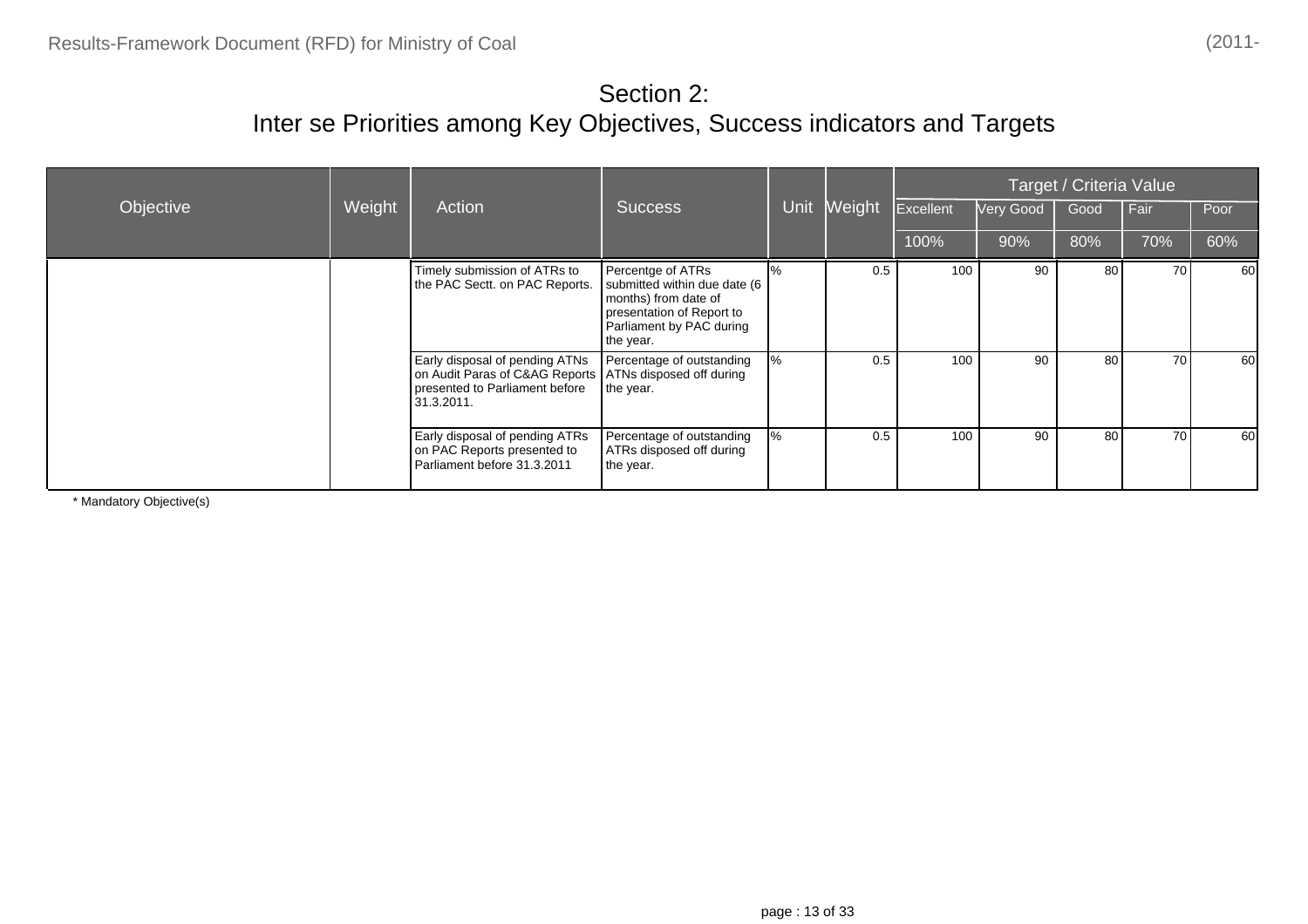Section 3: Trend Values of the Success Indicators

| Objective                                                                                                                         | Action                                                                                                                                                                                                                                                                                                                                                                                                                                                                                                                                   | <b>Success</b>                                                                                                                 | Unit             | <b>Actual Value</b><br>FY 09/10 | FY 10/11                    | Actual Value Target Value<br>FY 11/12 | Projected<br>Value for<br>FY 12/13 | Projected<br>Value for<br>FY 13/14 |
|-----------------------------------------------------------------------------------------------------------------------------------|------------------------------------------------------------------------------------------------------------------------------------------------------------------------------------------------------------------------------------------------------------------------------------------------------------------------------------------------------------------------------------------------------------------------------------------------------------------------------------------------------------------------------------------|--------------------------------------------------------------------------------------------------------------------------------|------------------|---------------------------------|-----------------------------|---------------------------------------|------------------------------------|------------------------------------|
| [1] To ensure achievement of targets for<br>coal production and off-take, lignite<br>production and power generation<br>$(NLC)$ . | [1.1] Holding of quarterly<br>production review<br>meeting for PSUs. To<br>help PSUs in overcoming<br>their<br>constraints/problems by<br>taking up them with<br>concerned Central<br>Ministries and State<br>Governments: (a)<br>Holding meeting with<br>Ministry of Environment<br>& Forest for sorting out<br>issues pertaining to the<br>Ministry of Environment<br>& Forest. (b) Holding<br>Meetings with coal<br>producing states to<br>expedite land acquisition<br>and environment &<br>forestry clearance for<br>coal projects. | [1.1.1] Achievement of MOU<br>coal production target<br>by Coal India Limited (<br>Target 2011-12-452<br>MT)                   | $%$ of<br>target | 431.26                          | $\sim$                      | 447.00                                | $\mathbf{L}$                       | $\sim$                             |
|                                                                                                                                   |                                                                                                                                                                                                                                                                                                                                                                                                                                                                                                                                          | [1.1.2] Achievement of MOU<br>coal offtake target by<br>Coal India Limited<br>(Target 2011-12 - 454<br>MT).                    | $%$ of<br>target | 415.88                          | $\mathcal{L}_{\mathcal{F}}$ | 452.00                                | $\overline{\phantom{a}}$           | $\sim$                             |
|                                                                                                                                   |                                                                                                                                                                                                                                                                                                                                                                                                                                                                                                                                          | [1.1.3] Achievement of lignite<br>production target by<br>Neyveli Lignite<br>Corporation. (Target<br>for 2011-12-24.14<br>MT). | $%$ of<br>target | 22.33                           | $\sim$ $\sim$               | 24.14                                 | 26.02                              | 26.02                              |
|                                                                                                                                   |                                                                                                                                                                                                                                                                                                                                                                                                                                                                                                                                          | [1.1.4] Achievement of power<br>generation target by<br>NLC. (Target for<br>2011-12-18758<br>Million                           | $%$ of<br>target | 17665                           | $\mathbb{H}^{\mathbb{Z}}$   | 18758                                 | 25147                              | 27993                              |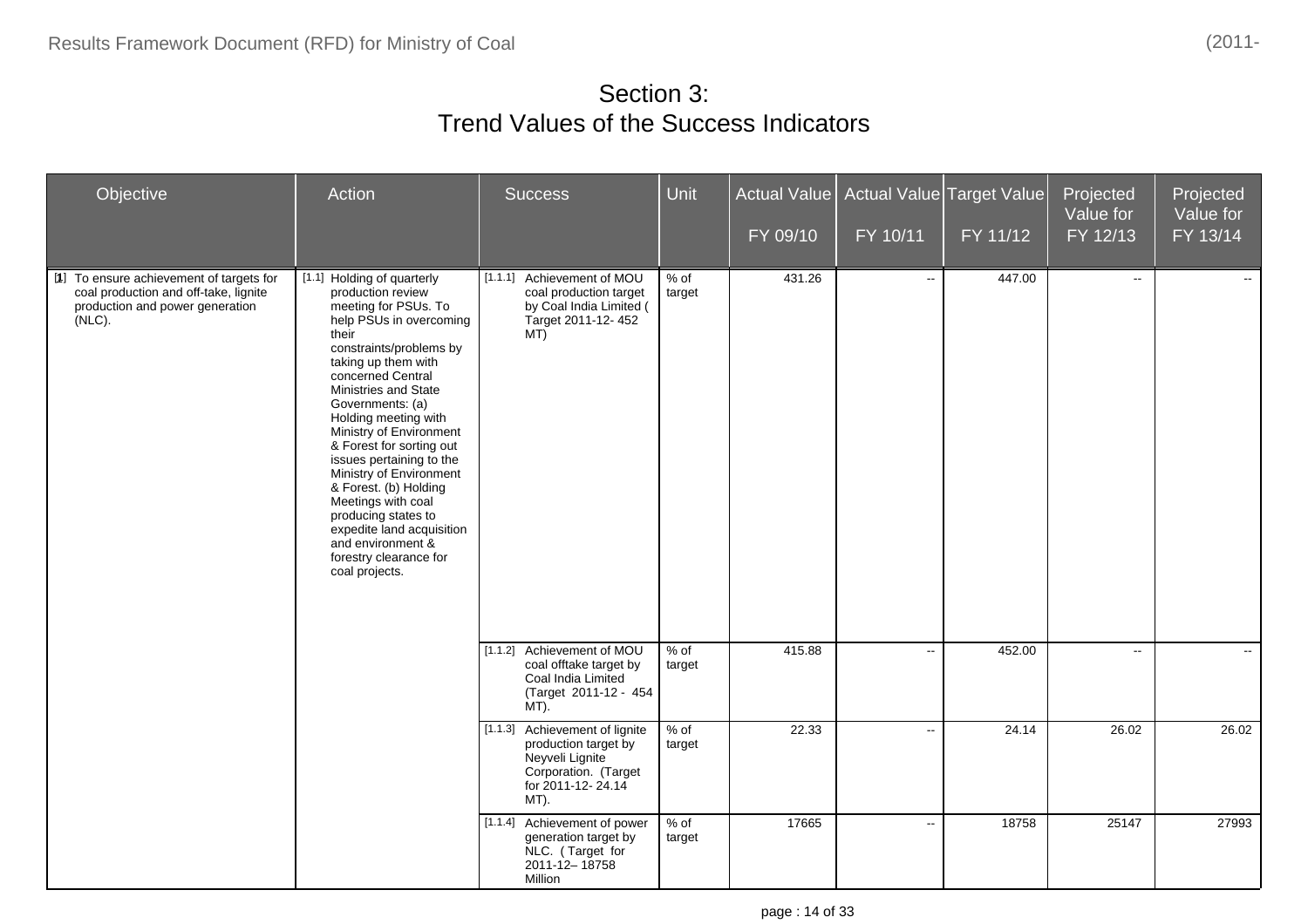Section 3: Trend Values of the Success Indicators

| Objective                                                                                                   | Action                                                                                                                                                       | <b>Success</b>                                                                                         | <b>Unit</b>      | <b>Actual Value</b><br>FY 09/10 | FY 10/11                  | <b>Actual Value Target Value</b><br>$FY$ 11/12 | Projected<br>Value for<br>FY 12/13 | Projected<br>Value for<br>FY 13/14 |
|-------------------------------------------------------------------------------------------------------------|--------------------------------------------------------------------------------------------------------------------------------------------------------------|--------------------------------------------------------------------------------------------------------|------------------|---------------------------------|---------------------------|------------------------------------------------|------------------------------------|------------------------------------|
|                                                                                                             |                                                                                                                                                              | Units).                                                                                                |                  |                                 |                           |                                                |                                    |                                    |
| <sup>2</sup> To facilitate development and<br>production from captive blocks.                               | [2.1] Holding review meeting<br>half yearly at AS level.                                                                                                     | [2.1.1] Achievement of<br>production target as<br>per Annual Action Plan<br>for 2011-12 - 38.25<br>MT. | % of<br>target   | 35.03                           | Ξ.                        | 38.25                                          | $\mathbb{L}^{\mathbb{L}}$          | $\mathbf{u}$                       |
|                                                                                                             | [2.2] Conveying mine plan<br>approval within 90 days.                                                                                                        | $\overline{[2.2.1]}$<br>% of Mine Plan<br>approval within 90<br>days.                                  | $%$ of<br>target | 100                             | $\sim$                    | 100                                            | 100                                | 100                                |
|                                                                                                             | [2.3] Grant of prior approval<br>for mining lease within 45<br>days.                                                                                         | [2.3.1]<br>% of Mining Lease<br>granted within 45 days.                                                | $%$ of<br>target | 100                             | $\mathbb{L}^{\mathbb{L}}$ | 100                                            | 100                                | 100                                |
| [3] Introduction of Competitive Bidding as<br>selection procedure for allocation of<br>Captive Coal blocks. | [3.1] The Bill has been passed<br>by the Parliament and<br>has been notified on 9th<br>September 2010.<br>Framing of Rules under<br>the Act to be completed. | To notify the rules by<br>[3.1.1]<br>30.9.2011                                                         | Date             | $\mathbf{u}$                    | $\overline{\phantom{a}}$  | 30/09/2011                                     | $\overline{a}$                     | $\mathcal{L}(\mathcal{L})$         |
| [4] Identification of new coal blocks.                                                                      | [4.1] Identification and<br>earmarking of identified<br>coal blocks.                                                                                         | [4.1.1] by 31.12.2011                                                                                  | Date             | $\overline{\phantom{a}}$        | $\sim$                    | 31/12/2011                                     | Щ,                                 | $\sim$                             |
|                                                                                                             | [4.2] Allocation of coal blocks<br>to CIL.                                                                                                                   | [4.2.1] by 29.2.2012                                                                                   | Date             | $\sim$                          | $\sim$                    | 29/02/2012                                     | $\sim$                             | $\sim$                             |
| [5 To ensure coal supply to regulated<br>power utilities.                                                   | [5.1] Holding of sub group<br>meetings normally on<br>weekly basis by JS (LA).                                                                               | [5.1.1] Ensuring supply of<br><b>Annual Contracted</b><br>Quantity (ACQ) (Target<br>2011-12: 335 MT)   | % of ACQ         | 296.52                          | 313.00                    | 335.00                                         | 360.00                             | 385.00                             |
|                                                                                                             |                                                                                                                                                              | [5.1.1] Ensuring supply of<br><b>Annual Contracted</b><br>Quantity (ACQ) (Target<br>2011-12: 335 MT)   | % of ACQ         | 298                             | $\sim$                    | 335                                            | $\overline{a}$                     | $\mathcal{L}(\mathcal{L})$         |
| [6] To ensure that the coal companies<br>bring all linked                                                   | [6.1] Holding of Quarterly<br>Review Meeting by JS                                                                                                           | Ensuring that FSAs of<br>[6.1.1]<br>all consumers                                                      | Date             | $\overline{\phantom{a}}$        | $\sim$                    | 31/12/2011                                     | $\mathbf{u}$                       | $\sim$                             |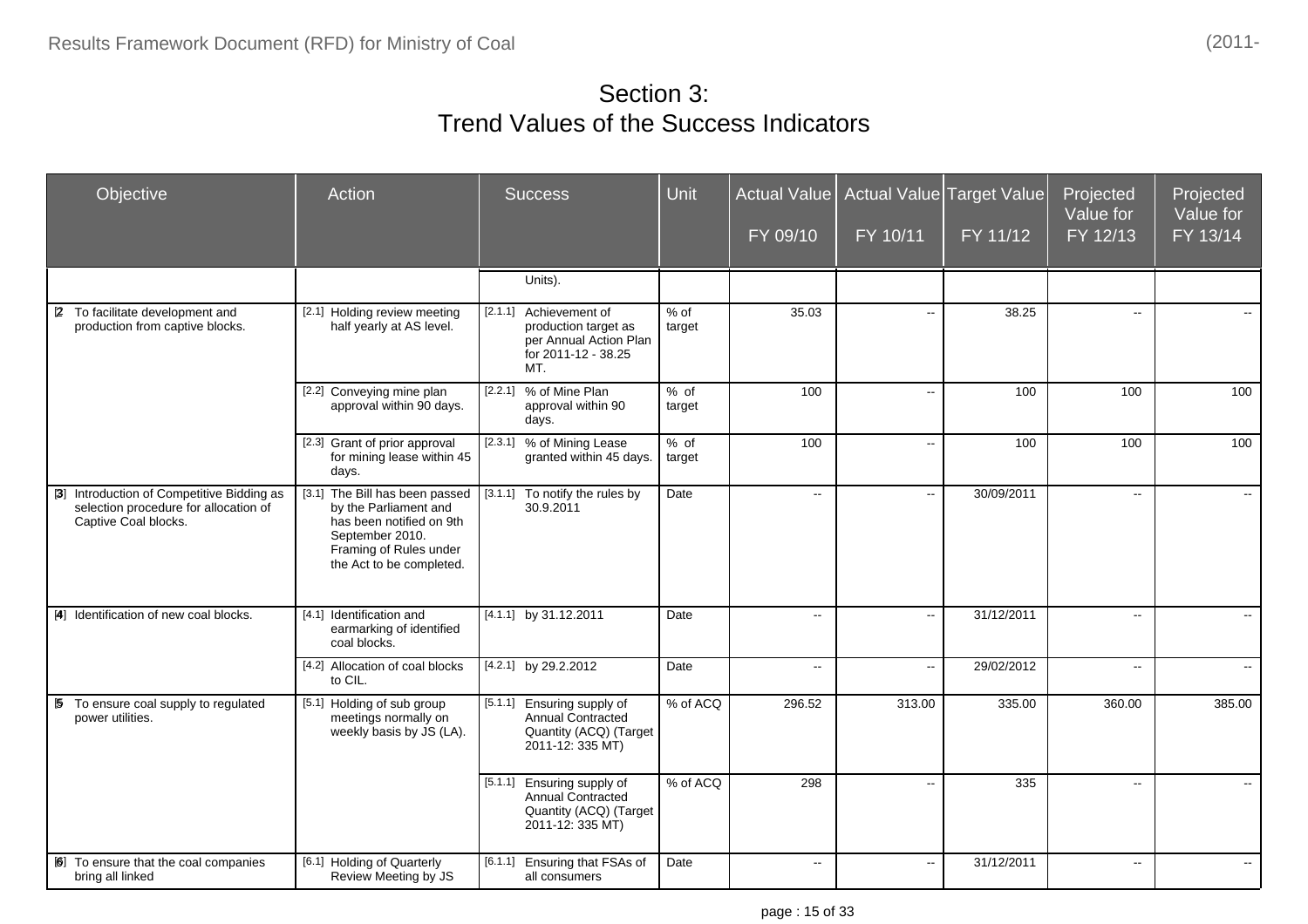Section 3: Trend Values of the Success Indicators

| Objective                                                                                                                                           | Action                                                                                                                                                                                                                                                                                                                                                                                                                                                                                                  | <b>Success</b>                                                                             | Unit                  | Actual Value<br>FY 09/10    | FY 10/11                  | Actual Value Target Value<br>FY 11/12 | Projected<br>Value for<br>FY 12/13 | Projected<br>Value for<br>FY 13/14 |
|-----------------------------------------------------------------------------------------------------------------------------------------------------|---------------------------------------------------------------------------------------------------------------------------------------------------------------------------------------------------------------------------------------------------------------------------------------------------------------------------------------------------------------------------------------------------------------------------------------------------------------------------------------------------------|--------------------------------------------------------------------------------------------|-----------------------|-----------------------------|---------------------------|---------------------------------------|------------------------------------|------------------------------------|
| consumers under FSA regime.                                                                                                                         | (LA) with coal<br>companies.                                                                                                                                                                                                                                                                                                                                                                                                                                                                            | who would achieve<br>mile stones as per<br>terms of LOA are<br>concluded by<br>31.12.2011. |                       |                             |                           |                                       |                                    |                                    |
| [7] To consider rationalization of existing<br>sources of coal supply with a view to<br>reducing transportation cost for the<br>existing consumers. | [7.1] Submission of report by<br>the Inter- Ministerial Task<br>Force headed by JS (LA)<br>and seeking approval of<br>Competent Authority on<br>the recommendations of<br>the Task Force.                                                                                                                                                                                                                                                                                                               | submission of report by<br>[7.1.1]<br>30.9.2011                                            | Date                  | $\mathcal{L}_{\mathcal{F}}$ | $\mathbb{L}^2$            | 30/09/2011                            | Ξ.                                 | $\sim$                             |
|                                                                                                                                                     |                                                                                                                                                                                                                                                                                                                                                                                                                                                                                                         | [7.1.2] Implementation of<br>recommendations by<br>31.12.2011                              | Date                  | $\mathbf{L}$                | $\mathbb{L}^{\mathbb{L}}$ | 31/12/2012                            | н.                                 | $\sim$                             |
| Implementation of Rail & Road<br>8<br>Infrastructure Development in<br>Coalfield areas.                                                             | [8.1] To review the status of<br>implementation of critical<br>rail & road links in<br>potential coalfields.<br>The potential coalfields<br>which are expected to<br>contribute future<br>production are North<br>Karanpura in Jharkhand,<br>Mand-Raigarh coalfield in<br>Chhattisgarh, Talcher &<br>Ib valley coalfields in<br>Orissa and Sattupalli<br>coalfield in Andhra<br>Pradesh.<br>Tori-Shivpur-<br>Hazaribagh new rail link<br>(92 km) in North<br>Karanpura coalfield,<br>Bhupdeopur-Baroud- | [8.1.1] Holding the meetings<br>of High Level<br>Committee during the<br>vear              | Number of<br>Meetings | $\sim$                      | $\overline{\phantom{a}}$  | $\overline{2}$                        | $\overline{2}$                     | 2                                  |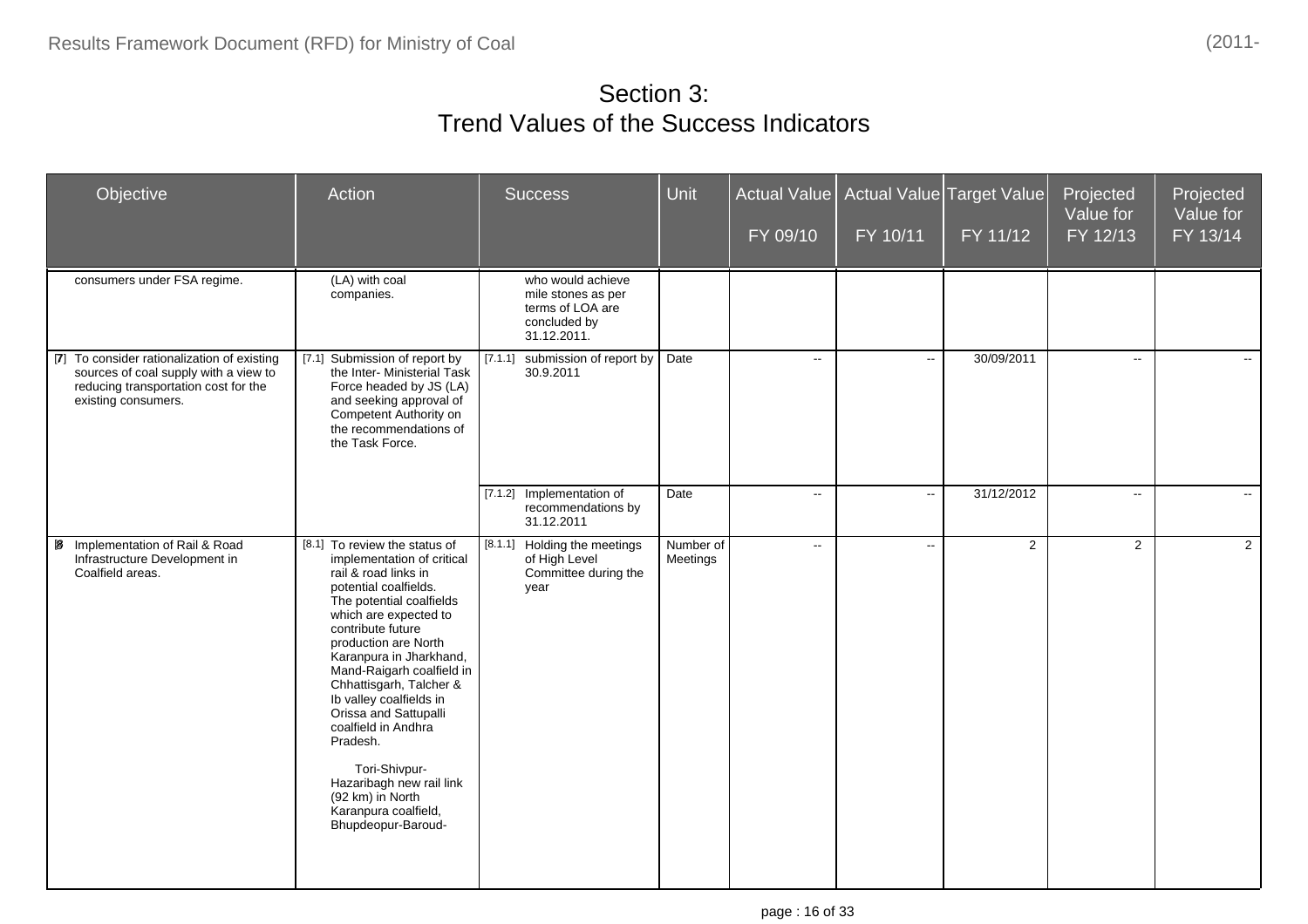Section 3: Trend Values of the Success Indicators

| Objective | Action                                                                                                                                                                                                                                                                                                                                                                                                                                                                                                                                                                                                                                                                                                                                                                                                                                                                                                                                                      | <b>Success</b> | Unit | <b>Actual Value</b><br>FY 09/10 | FY 10/11 | Actual Value Target Value<br>FY 11/12 | Projected<br>Value for<br>FY 12/13 | Projected<br>Value for<br>FY 13/14 |
|-----------|-------------------------------------------------------------------------------------------------------------------------------------------------------------------------------------------------------------------------------------------------------------------------------------------------------------------------------------------------------------------------------------------------------------------------------------------------------------------------------------------------------------------------------------------------------------------------------------------------------------------------------------------------------------------------------------------------------------------------------------------------------------------------------------------------------------------------------------------------------------------------------------------------------------------------------------------------------------|----------------|------|---------------------------------|----------|---------------------------------------|------------------------------------|------------------------------------|
|           | Durgapur (91 km) rail line<br>in Mand-Raigarh<br>coalfield; in Talcher<br>coalfield - dedicated rail<br>corridor-I connecting<br>Jarapada-Talcher (87<br>km) via captive blocks;<br>rail corridor-II connecting<br>Radhikapur West Block-<br>Angul (50 km); rail<br>corridor-III connecting<br>Angul-Talcher (40 km);<br>rail link connecting<br>Talcher-Dhamra Port via<br>Bhadrak (150 km); in lb<br>valley coalfield -<br>Gopalpur-Manoharpur<br>tract connecting Barpalli-<br>Jharsuguda (52 km); and<br>rail link between<br>Sattupalli and<br>Bhadrachalam road (80<br>km).<br>Initially these lines<br>were conceived as single<br>lines but in view of the<br>projected production and<br>the need for evacuation<br>all these lines are to be a<br>minimum of double lines.<br>MoC, CIL and MoR are in<br>discussions for updating<br>the cost of the earlier<br>proposals and coal<br>companies in<br>consultation with the<br>zonal railways are |                |      |                                 |          |                                       |                                    |                                    |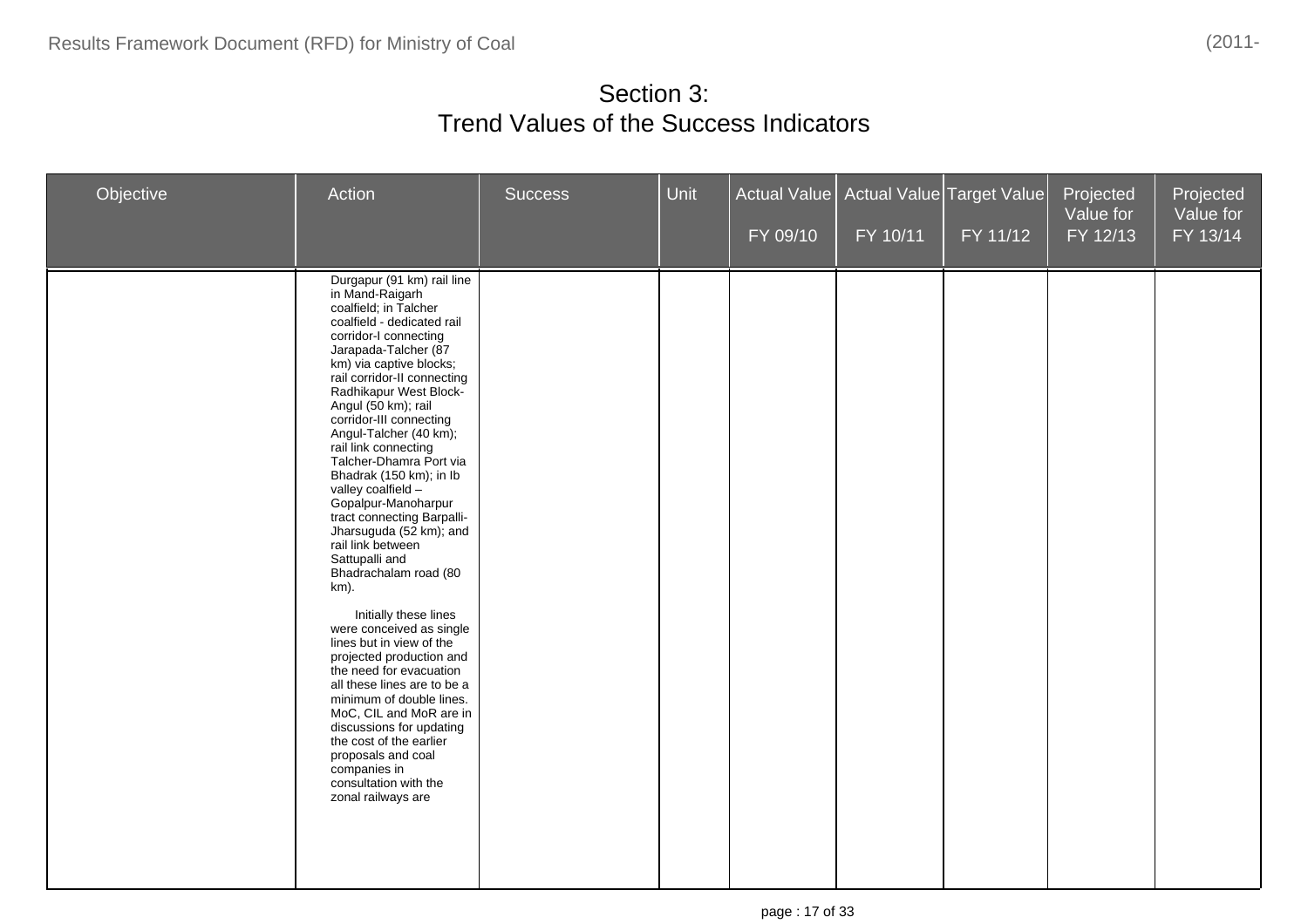Section 3: Trend Values of the Success Indicators

| Objective                                                                                          | Action                                                                                                                                                                                                     | <b>Success</b>                                                                                                                                                                                            | Unit                  | FY 09/10                 | Actual Value   Actual Value   Target Value  <br>FY 10/11 | $FY$ 11/12 | Projected<br>Value for<br>FY 12/13 | Projected<br>Value for<br>FY 13/14 |
|----------------------------------------------------------------------------------------------------|------------------------------------------------------------------------------------------------------------------------------------------------------------------------------------------------------------|-----------------------------------------------------------------------------------------------------------------------------------------------------------------------------------------------------------|-----------------------|--------------------------|----------------------------------------------------------|------------|------------------------------------|------------------------------------|
|                                                                                                    | to draw the milestones.                                                                                                                                                                                    |                                                                                                                                                                                                           |                       |                          |                                                          |            |                                    |                                    |
|                                                                                                    |                                                                                                                                                                                                            | [8.1.1] Holding the meetings<br>of High Level<br>Committee during the<br>year                                                                                                                             | Number of<br>Meetings | $\mathbf{1}$             | $\mathbf{L}$                                             | 2          | $\overline{2}$                     | $\overline{2}$                     |
| 19<br>Publishing guidelines for preparation<br>of mining plan of Coal and Lignite<br><b>Blocks</b> | [9.1] Hosting of the guidelines<br>on the website of Ministry<br>of Coal                                                                                                                                   | [9.1.1]<br>Guidelines to be<br>issued by 30.9.2011                                                                                                                                                        | Date of<br>issue      | $\overline{\phantom{a}}$ | $\mathord{\hspace{1pt}\text{--}\hspace{1pt}}$            | 30/09/2011 | $\overline{\phantom{a}}$           | $\mathcal{L}(\mathcal{L})$         |
| [10 Thrust on detailed drilling to augment<br>0<br>proved reserves.                                | [10.1] Holding of quarterly<br>meeting to review and<br>monitor the progress.                                                                                                                              | [10.1.1] To achieve Annual<br>Action plan target fixed<br>for detailed drilling of<br>Central Mine Planning<br>and Design Institute<br>Ltd. (CMPDIL) Ranchi.<br>(AAP Target 2011-12 -<br>4.5 Lakh Meters) | $%$ of<br>target      | 4.70                     | Ξ.                                                       | 4.50       | $\sim$                             | $\sim$                             |
|                                                                                                    |                                                                                                                                                                                                            | [10.1.1] To achieve Annual<br>Action plan target fixed<br>for detailed drilling of<br>Central Mine Planning<br>and Design Institute<br>Ltd. (CMPDIL) Ranchi.<br>(AAP Target 2011-12 -<br>4.5 Lakh Meters) | $%$ of<br>target      | 2.60                     | 3.60                                                     | 4.00       | 4.50                               | $\sim$                             |
| [11 Monitoring implementation of Jharia &<br>Raniganj Master Plan.                                 | [11.1] To review the status of<br>implementation of Master<br>Plan by holding the<br>meetings of the High<br>Level Committee.<br>The important milestones<br>include shifting of people<br>from endangered | [11.1.1] Number of meetings<br>held during the year                                                                                                                                                       | Number of<br>Meetings | $\mathbf{1}$             | $\mathbb{L}^{\mathbb{L}}$                                | 3          | 3                                  | 3                                  |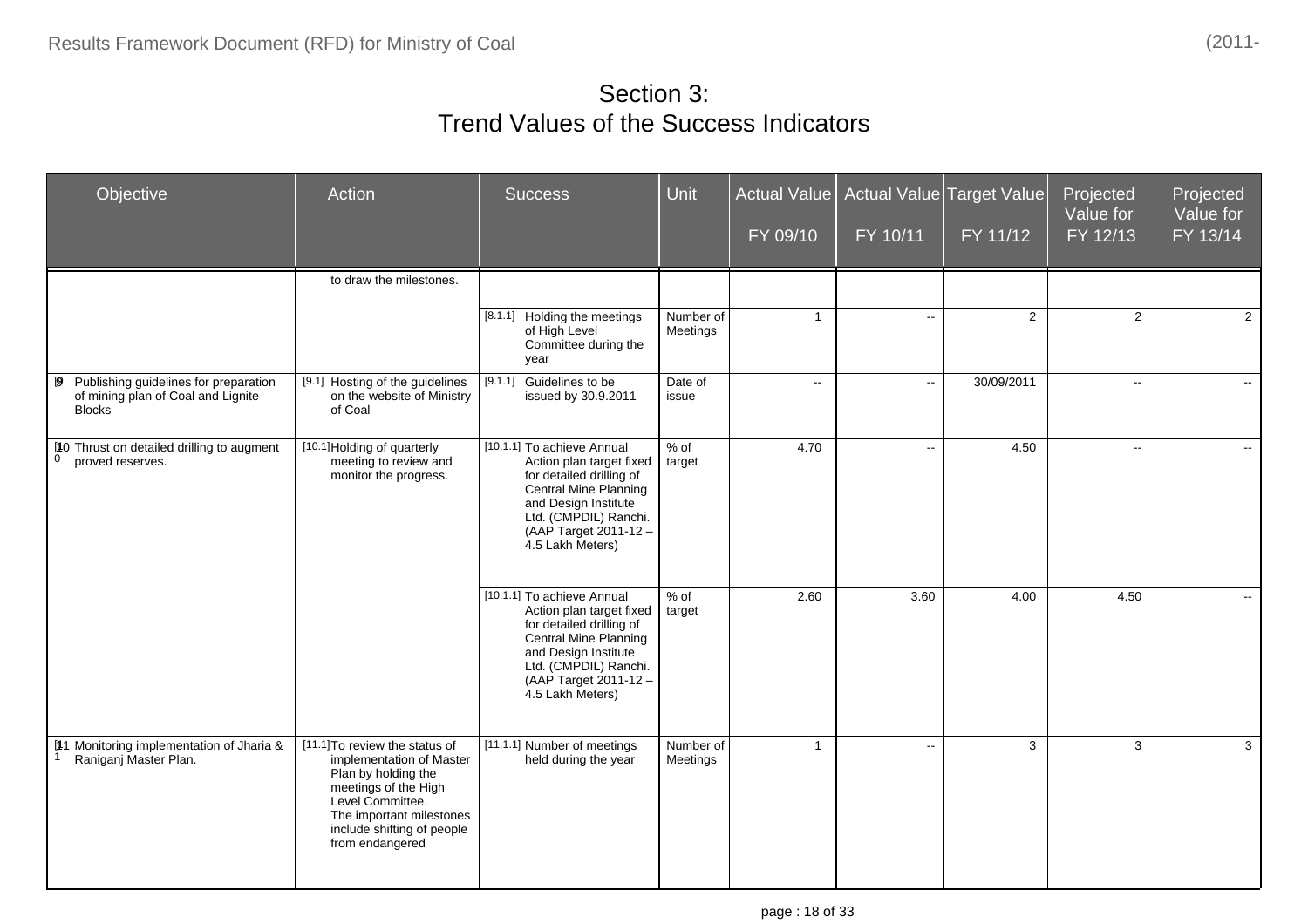Section 3: Trend Values of the Success Indicators

| Objective                                            | Action                                                                                                                                                                                                                                                                           | <b>Success</b>                                                                           | Unit                   | <b>Actual Value</b><br>FY 09/10 | FY 10/11                                      | Actual Value Target Value<br>$FY$ 11/12 | Projected<br>Value for<br>FY 12/13 | Projected<br>Value for<br>FY 13/14 |
|------------------------------------------------------|----------------------------------------------------------------------------------------------------------------------------------------------------------------------------------------------------------------------------------------------------------------------------------|------------------------------------------------------------------------------------------|------------------------|---------------------------------|-----------------------------------------------|-----------------------------------------|------------------------------------|------------------------------------|
|                                                      | areas to Bhuli township<br>in case of Jharia;<br>completion of<br>demographic surveys<br>and acquisition of land in<br>case of both Jharia and<br>Raniganj coalfields. Also<br>conducting surveys for<br>diversion of surface<br>infrastructure like<br>railways, pipelines etc. |                                                                                          |                        |                                 |                                               |                                         |                                    |                                    |
|                                                      |                                                                                                                                                                                                                                                                                  | [11.1.1] Number of meetings<br>held during the year                                      | Number of<br>Meetings  | $\sim$                          | $\overline{2}$                                | 3                                       | 3                                  | $\mathbf{3}$                       |
| [12 To increase coal washing capacity.               | [12.1] To review the progress of<br>work with CIL                                                                                                                                                                                                                                | [12.1.1] Ensuring award of<br>work order for 6 nos. of<br>new washeries by CIL.          | Number of<br>Washeries | $\mathbf 0$                     | $\mathord{\hspace{1pt}\text{--}\hspace{1pt}}$ | 6                                       | 4                                  | 4                                  |
|                                                      |                                                                                                                                                                                                                                                                                  | [12.1.1] Ensuring award of<br>work order for 6 nos. of<br>new washeries by CIL.          | Number of<br>Washeries | $\Omega$                        | $\mathbf{1}$                                  | $\overline{4}$                          | 6                                  | 8                                  |
| [13 Introduction of new technology in<br>3<br>mines. | [13.1] Monitoring the<br>procurement of<br>machinery for<br>Continuous miner<br>technology.                                                                                                                                                                                      | [13.1.1] Timely procurement of<br>equipments: 6<br>continuous miner<br>eqipments by CIL. | number                 | $\Omega$                        | $\overline{\phantom{a}}$                      | 6                                       | н.                                 | $\sim$                             |
|                                                      |                                                                                                                                                                                                                                                                                  | [13.1.1] Timely procurement of<br>equipments: 6<br>continuous miner<br>eqipments by CIL. | number                 | $\mathbf{u}$                    | $\overline{\phantom{a}}$                      | 15/02/2011                              | н.                                 | ۰.                                 |
| [14 Safety aspect of underground mines.              | [14.1]Monitoring of<br>procurement of<br>chromotographs for<br>ventilation aspects of<br>underground                                                                                                                                                                             | [14.1.1] Timely procurement of<br>20 Nos. of<br>Chromatographs by<br>CIL.                | number                 | $\Omega$                        | $\overline{\phantom{a}}$                      | 20                                      | $\sim$                             | $\sim$                             |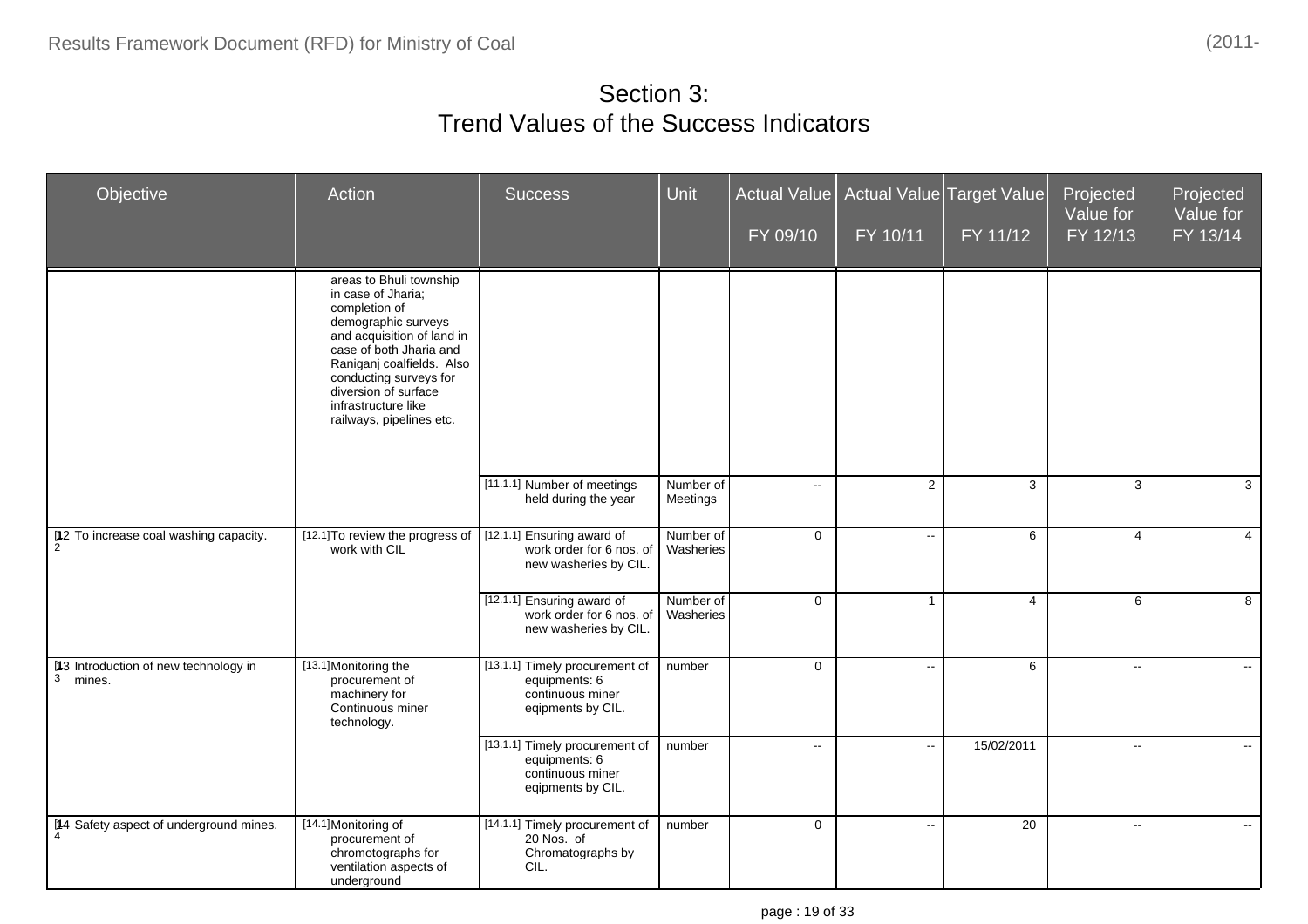Section 3: Trend Values of the Success Indicators

| Objective                                                                                                              | Action                                                                                                          | <b>Success</b>                                                                                          | Unit   | FY 09/10       | Actual Value   Actual Value   Target Value  <br>FY 10/11 | FY 11/12       | Projected<br>Value for<br>FY 12/13 | Projected<br>Value for<br>FY 13/14 |
|------------------------------------------------------------------------------------------------------------------------|-----------------------------------------------------------------------------------------------------------------|---------------------------------------------------------------------------------------------------------|--------|----------------|----------------------------------------------------------|----------------|------------------------------------|------------------------------------|
|                                                                                                                        | mining.                                                                                                         |                                                                                                         |        |                |                                                          |                |                                    |                                    |
| [15 Safety aspects of opencast mines to<br>improve the driving skills of dumper<br>5<br>operator to avoid accidents.   | [15.1] Monitoring of<br>procurement of<br>simulators for training<br>dumper operators.                          | [15.1.1] Timely procurement of<br>7 Nos Simulators by<br>CIL for training dumper<br>operators.          | number | $\Omega$       | $\mathbf{L}$                                             | $\overline{7}$ | $\sim$                             |                                    |
| [16 Setting up of Independent Regulator<br>6<br>for coal sector.                                                       | [16.1]Submission of the<br>Cabinet Note to Cabinet<br>Secretariat.                                              | [16.1.1] Final Draft Note and<br>Bill to be put up for<br>approval of Minister of<br>Coal by 31.07.2011 | Date   | $\sim$ $\sim$  | 31/07/2010                                               | 31/07/2011     | $\sim$                             | $\sim$                             |
|                                                                                                                        |                                                                                                                 | [16.1.1] Final Draft Note and<br>Bill to be put up for<br>approval of Minister of<br>Coal by 31.07.2011 | Date   | $\mathbf{L}$   | $\sim$                                                   | 31/07/2010     | $\mathbf{L}$                       | $\sim$                             |
|                                                                                                                        |                                                                                                                 | [16.1.2] Final Cabinet Note with<br>the Draft Bill to be sent<br>to the Cabinet Sectt.<br>by 30.09.2011 | Date   | $\overline{a}$ | $\mathbb{L}^{\mathbb{L}}$                                | 30/09/2011     | $\mathbf{L}$                       | $\mathbf{u}$                       |
| [17 Revision of Royalty rates on coal and<br>lignite.                                                                  | [17.1] Holding the meeting of<br>the Study Group with the<br>stakeholders. Circulation<br>of draft Cabinet Note | [17.1.1] To notify revised rates<br>of Royalty by<br>31.1.2012                                          | Date   | $\overline{a}$ | $\sim$                                                   | 31/01/2012     | $\mathbf{u}$                       | $\mathbb{L}^2$                     |
| [18 Implement policy on use of surplus<br>8<br>coal and washery rejects from captive<br>blocks.                        | [18.1] To finalise and publish<br>the policy.                                                                   | [18.1.1] Publication of the<br>policy by 30.11.2011                                                     | Date   | --             | $\sim$                                                   | 30/11/2011     | $\overline{\phantom{a}}$           | $\mathbf{u}$                       |
| [19 Increase in productivity of output per<br>man shift (OMS) separately for<br>-9<br>underground and open cast mining | [19.1] Monitoring the<br>achievement of OMS                                                                     | [19.1.1] OMS for UG mines -<br>0.8 tonnes                                                               | tonnes | Ξ.             | Ξ.                                                       | 0.8            | $\overline{\phantom{a}}$           | $\mathbf{u}$                       |
|                                                                                                                        |                                                                                                                 | [19.1.2] OMS for OC mines -<br>10 tonnes                                                                | tonnes | $\sim$         | $\bullet\bullet$                                         | 10             | $\sim$                             | $\sim$                             |
| [20 Formulate action plan for increasing<br>productivity,                                                              | [20.1] Emphasis is laid on<br>technology                                                                        | [20.1.1] Formulation of the<br>Action plan by                                                           | Date   | $\sim$         | $\sim$                                                   | 31/12/2011     | $\overline{\phantom{a}}$           | $\sim$                             |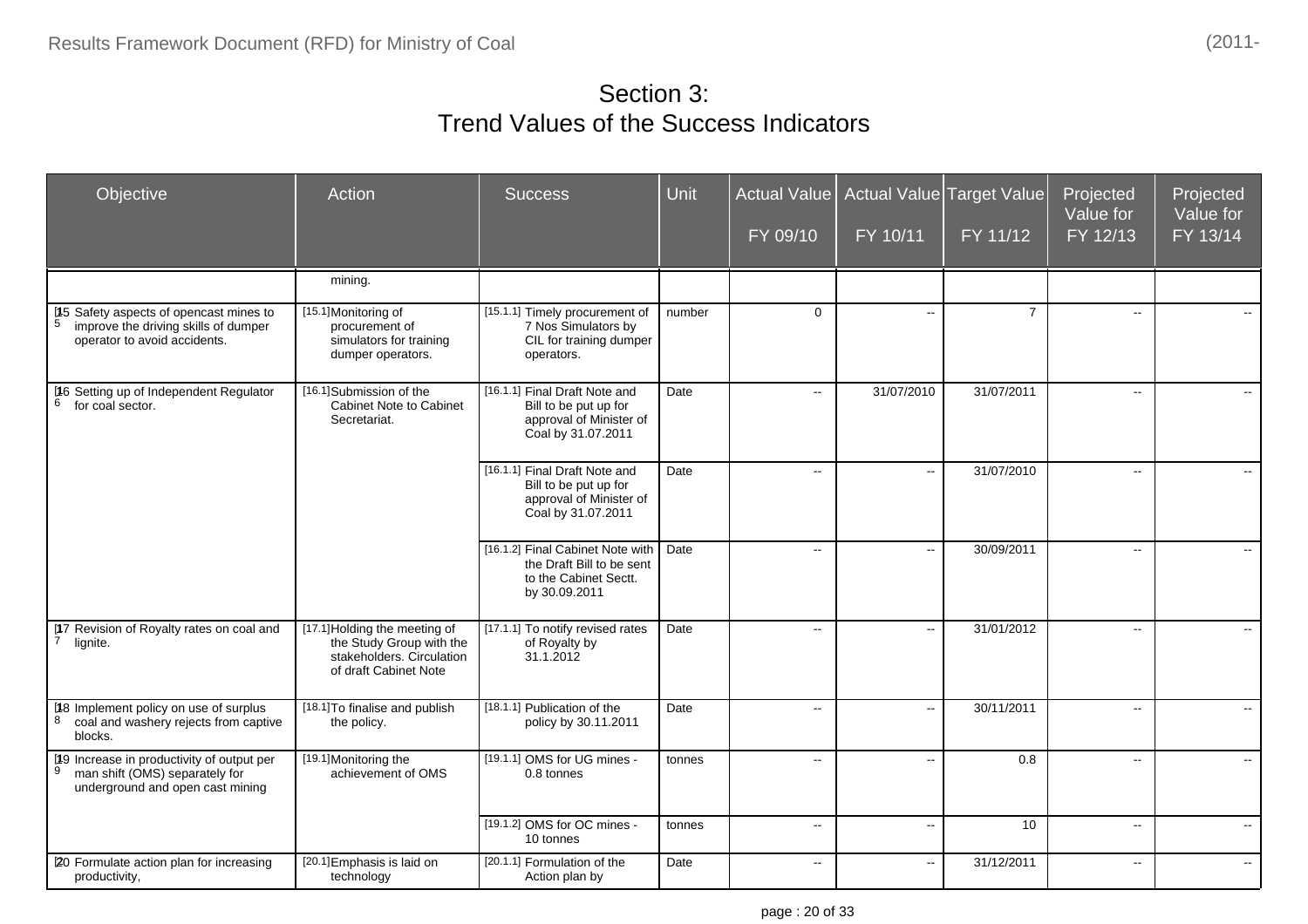Section 3: Trend Values of the Success Indicators

| Objective                | Action                                                                                                                                                                                                                                                                                                                                                                                                                                                                                                                                                                                                                                                                                                                                                                                                                                                                                  | <b>Success</b> | Unit | Actual Value<br>FY 09/10 | FY 10/11 | Actual Value Target Value<br>FY 11/12 | Projected<br>Value for<br>FY 12/13 | Projected<br>Value for<br>FY 13/14 |
|--------------------------|-----------------------------------------------------------------------------------------------------------------------------------------------------------------------------------------------------------------------------------------------------------------------------------------------------------------------------------------------------------------------------------------------------------------------------------------------------------------------------------------------------------------------------------------------------------------------------------------------------------------------------------------------------------------------------------------------------------------------------------------------------------------------------------------------------------------------------------------------------------------------------------------|----------------|------|--------------------------|----------|---------------------------------------|------------------------------------|------------------------------------|
| including bench-marking. | development through<br>adoption of state of the<br>art technologies for both<br>underground and<br>opencast operations for<br>coal production.<br>Procurement of high<br>capacity shovels and<br>dumpers, procurement of<br>surface miners etc. along<br>with matching ancillary<br>equipments and coal<br>handling facilities for<br>opencast mines is<br>planned.<br>Similarly, opening new<br>mines, deploying mass<br>production technologies<br>like continuous miners<br>and longwall equipments<br>etc. and deployment of<br>continuous miners, side<br>discharge loaders and<br>load haul dumpers and<br>conveyors for<br>mechanizing<br>underground operations<br>where ever it is<br>technically feasible in<br>order to increase the<br>current level of<br>underground production<br>from around 44 million<br>tonnes to 65 million tones<br>in next five years has<br>been | 31.12.2011     |      |                          |          |                                       |                                    |                                    |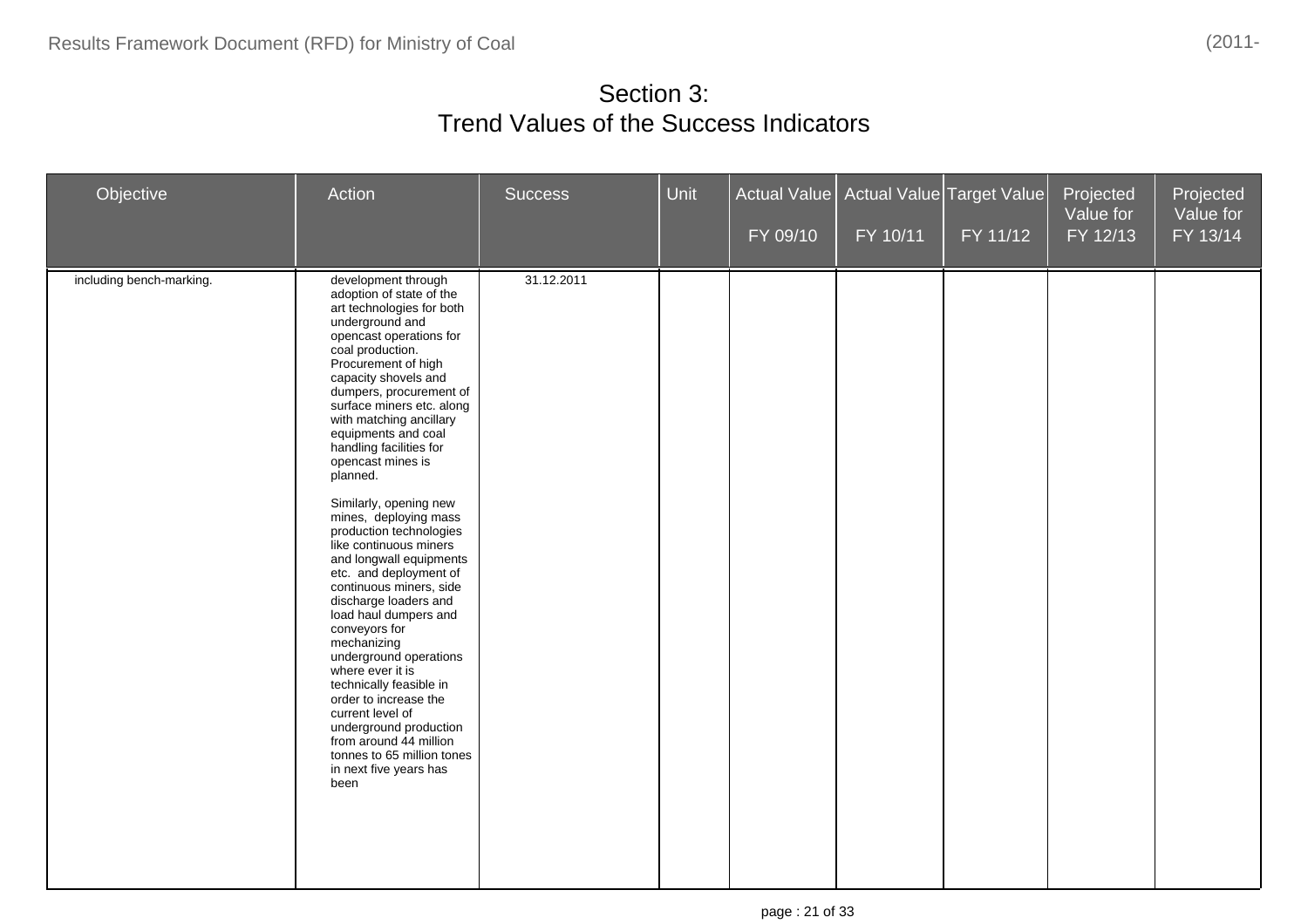Section 3: Trend Values of the Success Indicators

| Objective                                                             | Action                                                                                                                                                                                                                                                                                                                                                                                                                                                                                                                                                                                     | <b>Success</b>                                                                                                                                                                                       | Unit | FY 09/10     | Actual Value   Actual Value   Target Value  <br>FY 10/11 | $FY$ 11/12 | Projected<br>Value for<br>FY 12/13 | Projected<br>Value for<br>FY 13/14 |
|-----------------------------------------------------------------------|--------------------------------------------------------------------------------------------------------------------------------------------------------------------------------------------------------------------------------------------------------------------------------------------------------------------------------------------------------------------------------------------------------------------------------------------------------------------------------------------------------------------------------------------------------------------------------------------|------------------------------------------------------------------------------------------------------------------------------------------------------------------------------------------------------|------|--------------|----------------------------------------------------------|------------|------------------------------------|------------------------------------|
|                                                                       | planned and being<br>implemented.                                                                                                                                                                                                                                                                                                                                                                                                                                                                                                                                                          |                                                                                                                                                                                                      |      |              |                                                          |            |                                    |                                    |
| [21 Formulation of comprehensive coal<br><b>Beneficiation Policy</b>  | [21.1] The policy is mainly to<br>facilitate increase in the<br>availability of washed<br>coal for thermal power<br>and have a check on the<br>technical feasibility of<br>washing with a view to<br>conserve precious coal<br>resources. CIL has<br>already taken action for<br>setting up 20 new<br>washeries for a total<br>capacity of 111 million<br>tonnes per annum by the<br>end of XII Plan for<br>washing the current<br>production and decided<br>to develop integrated<br>washeries wherever an<br>opencast mine of 2.5 mty<br>or more capacity is<br>proposed to be taken up. | [21.1.1] Formulation of<br>comprehensive coal<br>beneficiation policy by<br>31.12.2011.                                                                                                              | Date | $\mathbf{u}$ | $\sim$                                                   | 31/12/2011 | $\mathbf{L}$                       | $\sim$                             |
| [22 Introduction of Advanced Integrated<br>safety Monitoring systems. | [22.1] Monitoring systems for<br>underground<br>environment through<br>deployment of Gas<br>chromatographs,<br>installation of sensors for<br>monitoring roof<br>movement, installation of<br>Radio Frequency<br>Detectors for identifying<br>trapped miners, wireless                                                                                                                                                                                                                                                                                                                     | [22.1.1] Formulation of Action<br>plan for introduction of<br>advanced integrated<br>safety monitoring<br>systems using remote<br>control and other<br>appropriate<br>technologies by<br>31.12.2011. | Date | 44           | $\mathord{\hspace{1pt}\text{--}\hspace{1pt}}$            | 31/12/2011 | $\overline{\phantom{a}}$           | $\mathcal{L}_{\mathcal{F}}$        |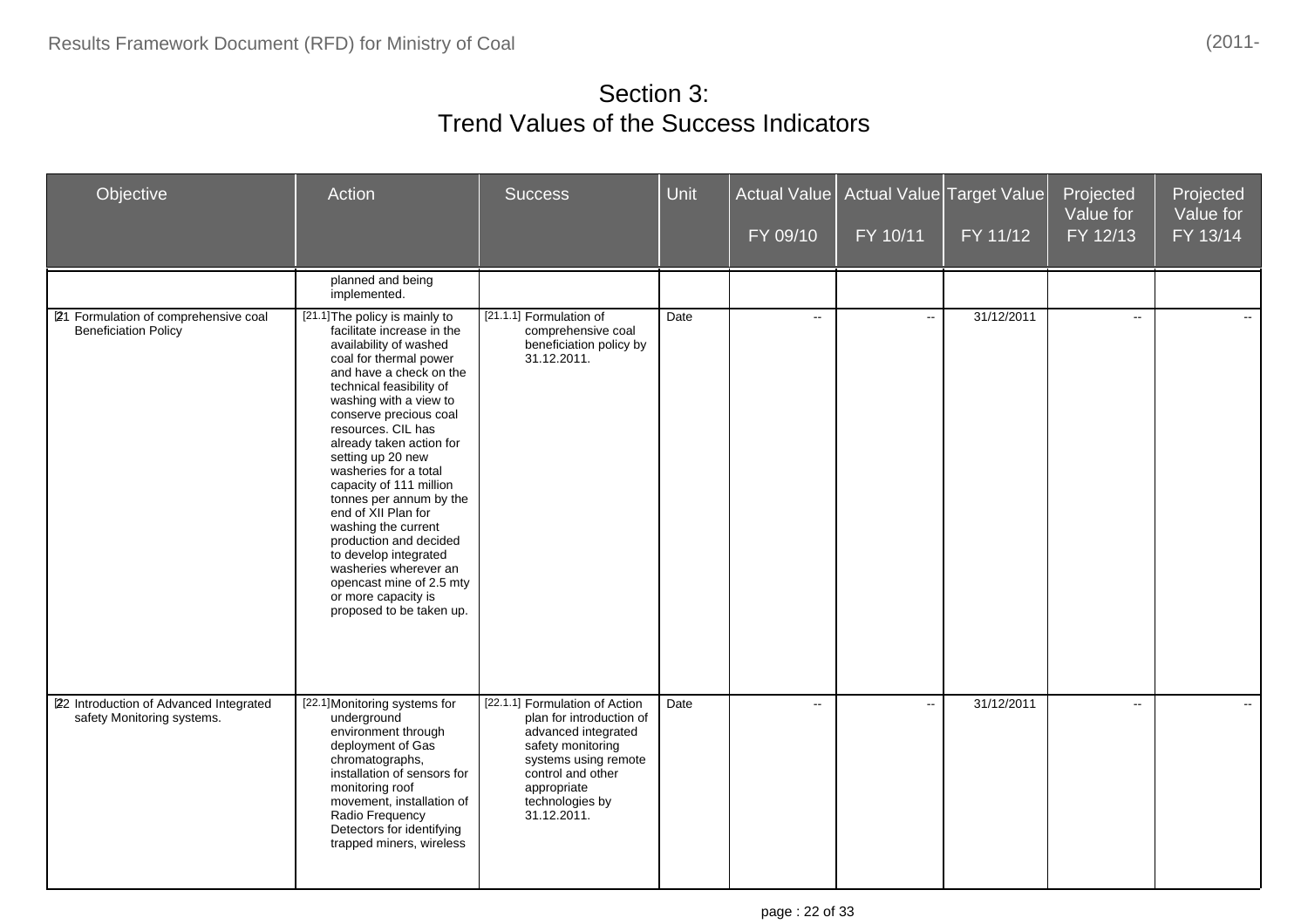Section 3: Trend Values of the Success Indicators

| Objective                                                                                        | Action                                                                                                                                                                                                                                                                                                                                    | <b>Success</b>                                                                                                                                          | Unit | Actual Value<br>FY 09/10 | FY 10/11                                      | Actual Value Target Value<br>FY 11/12 | Projected<br>Value for<br>$FY$ 12/13 | Projected<br>Value for<br>FY 13/14 |
|--------------------------------------------------------------------------------------------------|-------------------------------------------------------------------------------------------------------------------------------------------------------------------------------------------------------------------------------------------------------------------------------------------------------------------------------------------|---------------------------------------------------------------------------------------------------------------------------------------------------------|------|--------------------------|-----------------------------------------------|---------------------------------------|--------------------------------------|------------------------------------|
|                                                                                                  | communication systems<br>etc. are planned for<br>improving the safety of<br>underground operations.<br>Similarly, for opencast<br>operations monitoring of<br>bench slope stability,<br>dumpers movement<br>through satellite<br>survilance are some of<br>the measures proposed.                                                         |                                                                                                                                                         |      |                          |                                               |                                       |                                      |                                    |
| [23 Enhancement of capacity for<br>exploration/proving of resources in the<br>collieries.        | [23.1] Drilling capacity of<br>CMPDIL is planned to be<br>doubled from 2 to 4 lakh<br>meters per annum and<br>additional work is<br>planned to be carried out<br>through outsourcing of<br>drilling operations. Also<br>captive block holders are<br>allowed to carry out<br>exploration on their own<br>as per the guidelines of<br>MoC. | [23.1.1] Formulation of Action<br>Plan for enhancement<br>of capacity for<br>exploration and<br>proving of resources in<br>the country by<br>31.12.2011 | Date | ۰.                       | $\overline{\phantom{a}}$                      | 31/12/2011                            | $\sim$                               | $\mathcal{L}(\mathcal{L})$         |
| Efficient Functioning of the RFD<br>System                                                       | Timely submission of Draft for<br>Approval                                                                                                                                                                                                                                                                                                | On-time submission                                                                                                                                      | Date | 27/11/2009               | 05/03/2010                                    | 08/03/2011                            | $\overline{\phantom{a}}$             | $\sim$ $\sim$                      |
|                                                                                                  | Timely submission of Results                                                                                                                                                                                                                                                                                                              | On- time submission                                                                                                                                     | Date | 30/04/2010               | 02/05/2011                                    | 03/05/2011                            | $\sim$                               | $\sim$                             |
| Improving Internal Efficiency /<br>Responsiveness / Service delivery of<br>Ministry / Department | Implementation of Sevottam                                                                                                                                                                                                                                                                                                                | Resubmission of revised draft<br>of Citizens' / Clients' Charter                                                                                        | Date | --                       | $\mathord{\hspace{1pt}\text{--}\hspace{1pt}}$ | 20/12/2011                            | -−                                   | $\mathcal{L}(\mathcal{L})$         |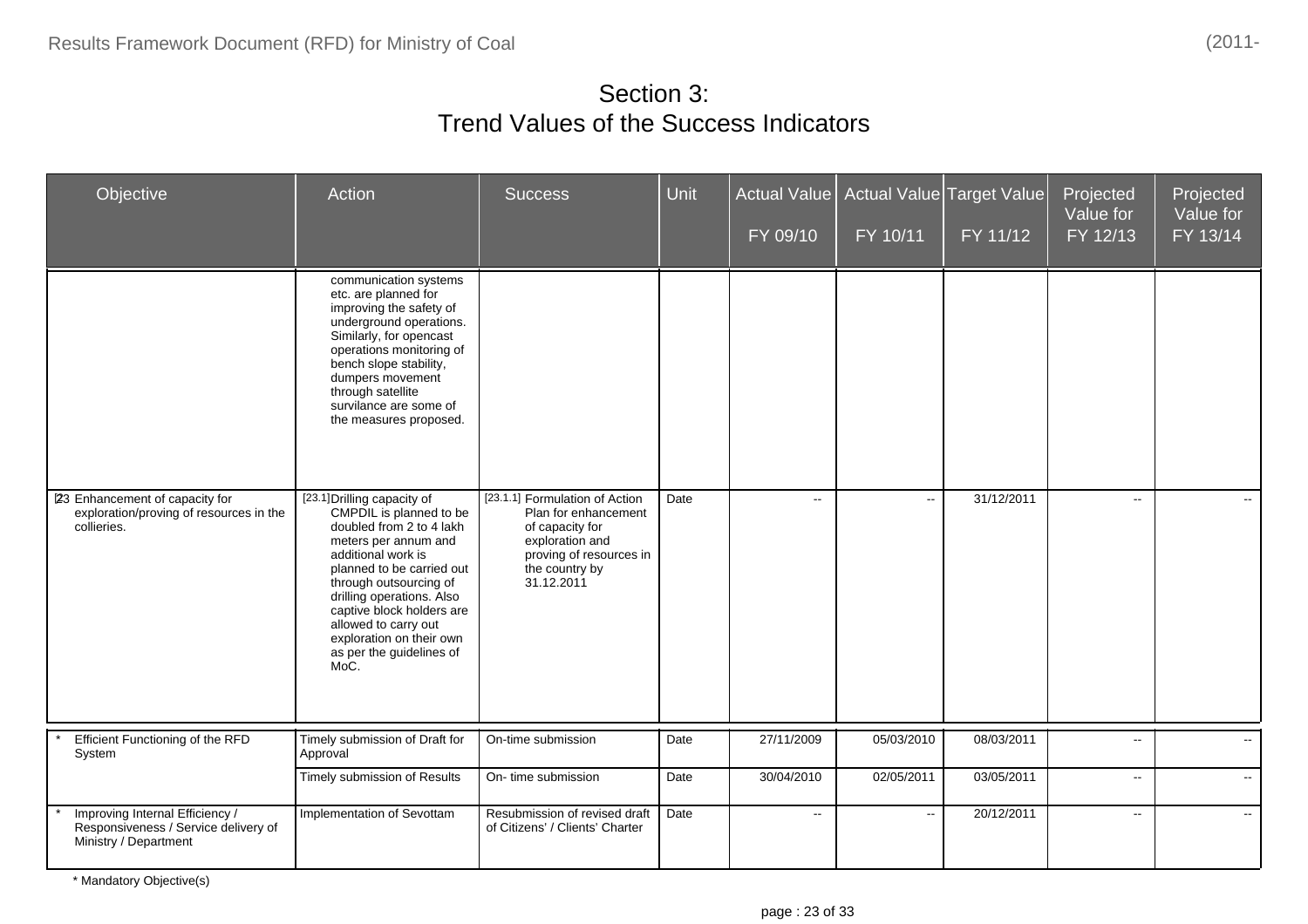Section 3: Trend Values of the Success Indicators

| Objective                                                               | Action                                                                                                                            | <b>Success</b>                                                                                                                                   | Unit          | <b>Actual Value</b><br>FY 09/10 | FY 10/11                    | Actual Value Target Value<br>FY 11/12 | Projected<br>Value for<br>FY 12/13 | Projected<br>Value for<br>FY 13/14 |
|-------------------------------------------------------------------------|-----------------------------------------------------------------------------------------------------------------------------------|--------------------------------------------------------------------------------------------------------------------------------------------------|---------------|---------------------------------|-----------------------------|---------------------------------------|------------------------------------|------------------------------------|
|                                                                         |                                                                                                                                   |                                                                                                                                                  |               |                                 |                             |                                       |                                    |                                    |
|                                                                         |                                                                                                                                   | Independent Audit of<br>Implementation of Grievance<br>Redress Mechanism                                                                         | $\%$          | 44                              | Ξ.                          | $\overline{95}$                       | н.                                 | $\sim$                             |
|                                                                         | Ensure compliance with<br>Section 4(1) (b) of the RTI Act,<br>2005                                                                | No. of items on which<br>information is uploaded by<br>February 10, 2012                                                                         | No            | ۰.                              | $\mathcal{L}_{\mathcal{F}}$ | 15/12/2011                            | н.                                 | $\mathcal{L}_{\mathcal{F}}$        |
|                                                                         | Identify potential areas of<br>corruption related to<br>departmental activities and<br>develop an action plan to<br>mitigate them | Finalize an action plan to<br>mitigate potential areas of<br>corruption.                                                                         | Date          | $\sim$                          | $\mathbb{L}^2$              | 15/12/2011                            | $\sim$                             | $\sim$                             |
|                                                                         | Develop an action plan to<br>implement ISO 9001<br>certification                                                                  | Finalize an action plan to<br>implement ISO 9001<br>certification                                                                                | Date          | ۰.                              | Ξ.                          | 15/12/2011                            | --                                 | $\sim$                             |
| Ensuring compliance to the Financial<br><b>Accountability Framework</b> | Timely submission of ATNS on<br>Audit Paras of C&AG                                                                               | Percentage of ATNS<br>submitted within due date (4<br>months) from date of<br>presentation of Report to<br>Parliament by CAG during the<br>year. | %             | $\sim$                          | $\overline{90}$             | 90                                    | $\sim$                             | $\sim$                             |
|                                                                         | Timely submission of ATRs to<br>the PAC Sectt. on PAC<br>Reports.                                                                 | Percentge of ATRs submitted<br>within due date (6 months)<br>from date of presentation of<br>Report to Parliament by PAC<br>during the year.     | $\frac{9}{6}$ | 44                              | $\Omega$                    | 90                                    | $\sim$                             | н.                                 |
|                                                                         | Early disposal of pending<br>ATNs on Audit Paras of C&AG<br>Reports presented to<br>Parliament before 31.3.2011.                  | Percentage of outstanding<br>ATNs disposed off during the<br>year.                                                                               | $\frac{0}{6}$ | 44                              | $\mathbf 0$                 | 90                                    | $\mathbf{u}$                       | $\mathcal{L}(\mathcal{L})$         |
|                                                                         | Early disposal of pending<br>ATRs on PAC Reports                                                                                  | Percentage of outstanding<br>ATRs disposed off during                                                                                            | $\%$          | $\sim$                          | $\mathbf 0$                 | 90                                    | $\sim$                             | $\sim$                             |

\* Mandatory Objective(s)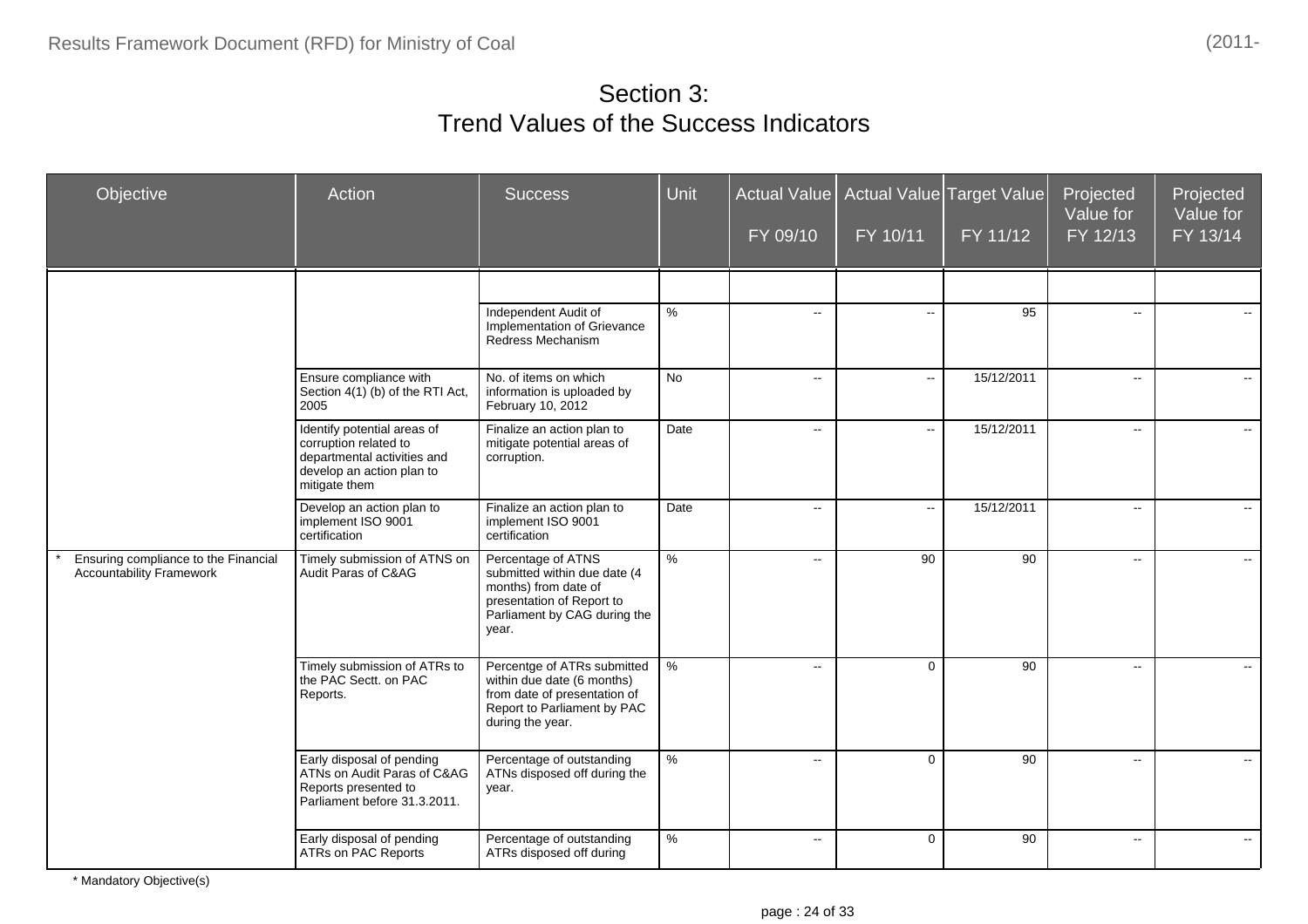Section 3: Trend Values of the Success Indicators

| Objective | Action                                      | <b>Success</b> | Unit | Actual Value   Actual Value Target Value<br>FY 09/10 | FY 10/11 | FY 11/12 | Projected<br>Value for<br>FY 12/13 | Projected<br>Value for<br>FY 13/14 |
|-----------|---------------------------------------------|----------------|------|------------------------------------------------------|----------|----------|------------------------------------|------------------------------------|
|           | presented to Parliament before<br>31.3.2011 | I the vear.    |      |                                                      |          |          |                                    |                                    |

\* Mandatory Objective(s)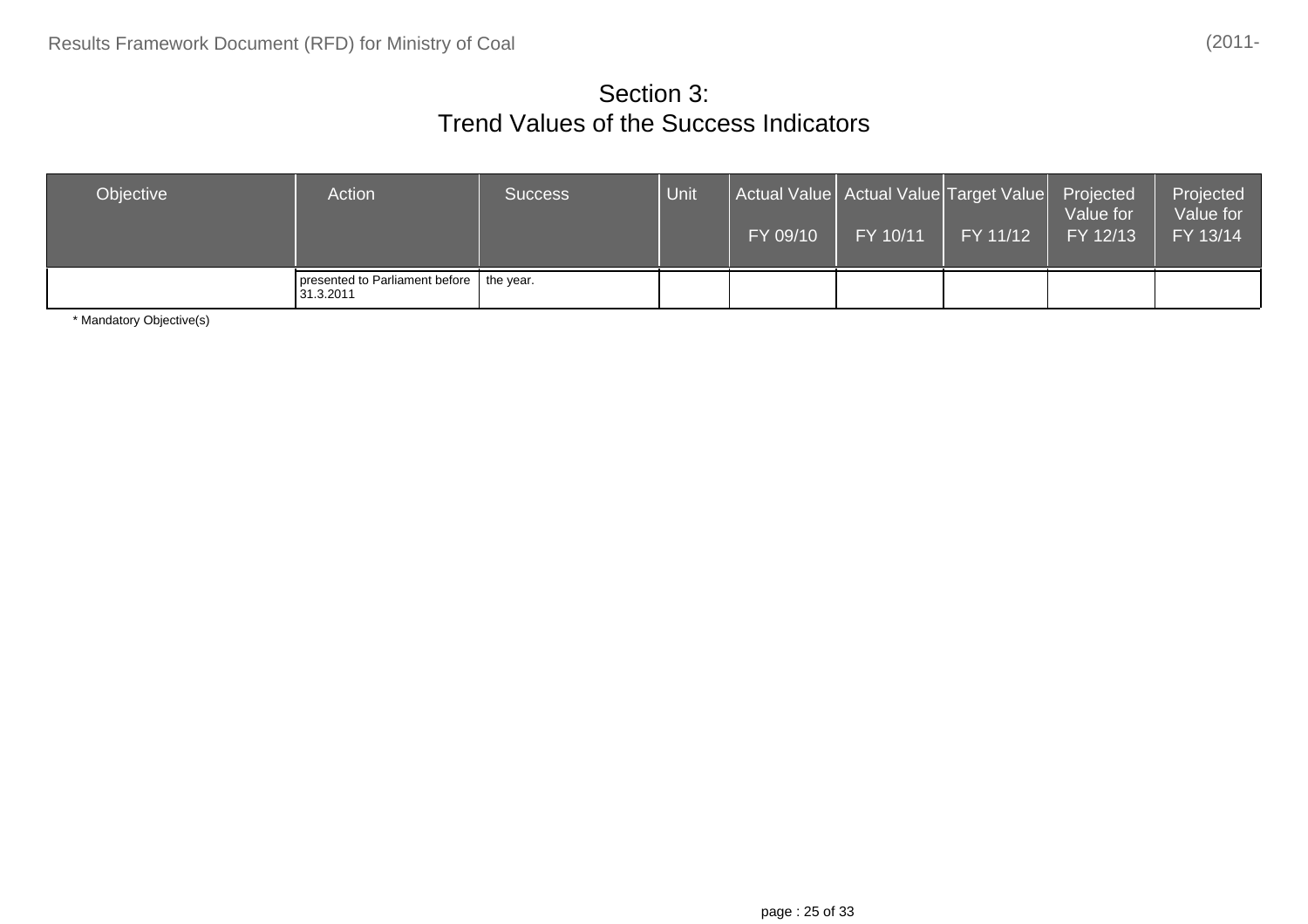1. Regulated power plants : Central Electricity Authority (CSA) monitors coal supplies and stock position in respect of 82 power utilities of the country aggregating about 77000 MW power generation.

2. ACQ : Annual Contracted Quantity is the agreed quantity of coal to be supplied by Coal India Ltd. (CIL)/Singarani Collieries Co. Ltd. (SCCL) in terms of Fuel Supply Agreement.

3.SLC (LT) : Standing Linkage Committee (long term) is an Inter Ministerial Committee which considers applications for long term assurance (LoA) for supply of coal to the prospective consumers of Power, Cement, and sponge iron sectors.

4.Sub group: It is an Inter-Ministerial Body constituted by the Infrastructure Constraints Committee of the Cabinet Secretariat to monitor coal stocks in regulated power utilities and take remedial measures for augmenting coal stocks and suggesting measures to remove infrastructure constraints affecting coal supplies.

5. Fuel Supply Agreement (FSA) : Fuel Supply Agreement is a contract to supply coal over a stipulated period and is entered between coal company and consumer of coal.

6. Annual Action Plan Target : Annual targets approved by Planning Commission for the financial year.

7. Independent Coal Regulator: As suggested by the Shankar Committee and the Energy Coordination Committee, action has been initiated for setting up a &Idquo; Coal Regulatory Authority & rdquo; Setting up of a regulatory body for coal would require appropriate legislation to be passed by the Parliament. A considerable ground work in this regard has been carried out. A draft Cabinet Note and Draft Bill for this purpose was forwarded to various Ministries/Departments for their comments/views. The comments from the concerned Ministries/Departments has been received and the draft Cabinet Note and Draft Bill is being finalized in consultation with the Ministry of Law & Justice. The Regulator will create a level playing field for all the players in the coal sector. It will also facilitate faster resolution of issues relating to economic pricing of coal, bench marking of standards of performance etc.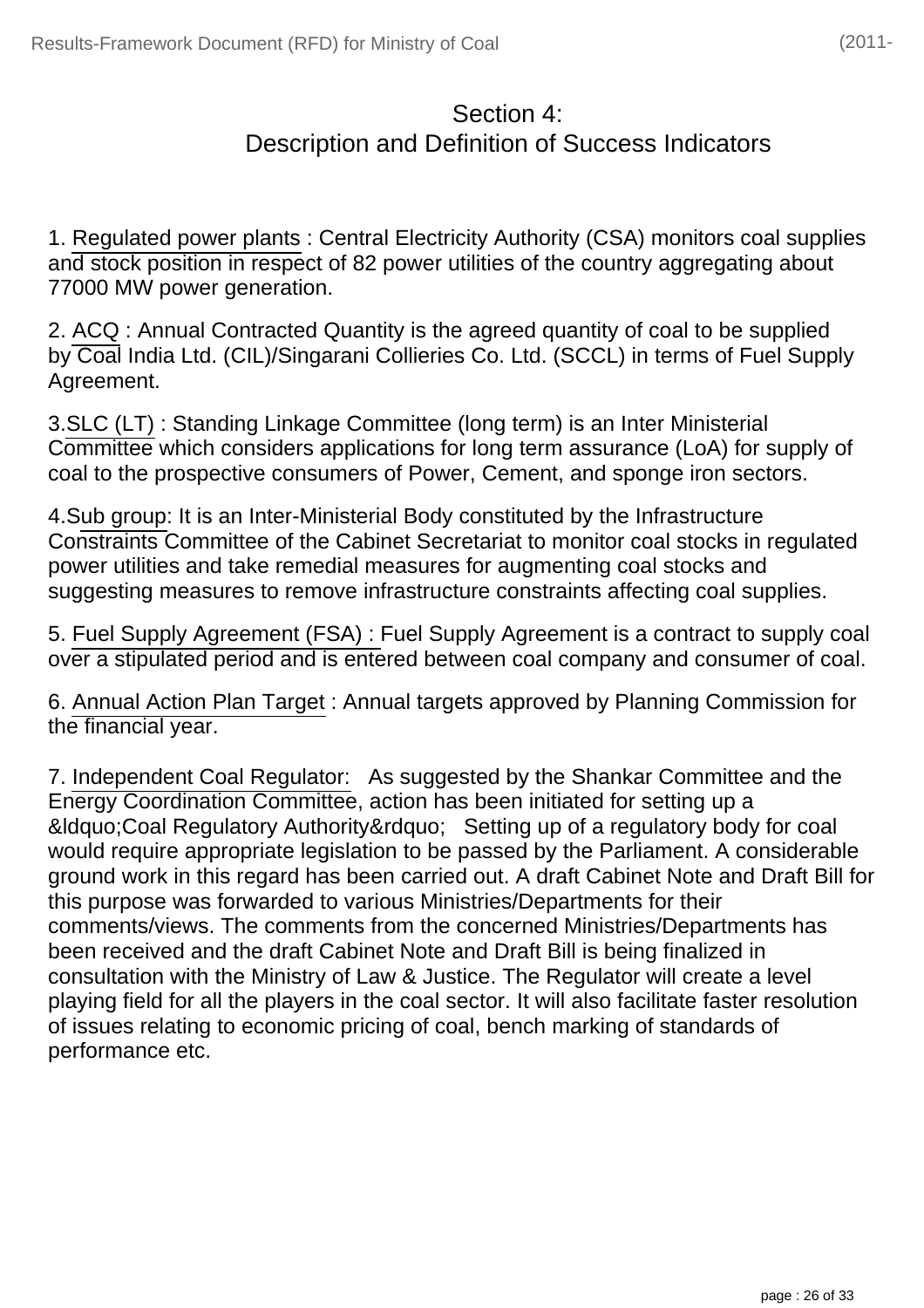8. Royalty Rates on Coal and Lignite: Royalty is an amount payable by a lessee to the lessor for removing or consuming a mineral. Section 9 (1) of the Mines and Minerals (Development & Regulation) Act requires the holder of a mining lease or his agent, manager, employee, contractor or sub-lessee to pay royalty in respect of any mineral removed or consumed from the leased area at the rate specified in the Second Schedule of the Act. Section 9(3) of the MMDR Act, which empowers the Central Government to enhance or reduce the royalty rates in respect of any mineral by notification in the Official Gazette with effect from such date as may be specified in the notification. This revision is done by amending the particular entry of the royalty rate for the respective mineral in the Second Schedule of the Act. The proviso to Section 9(3) of the Act prevents the Central Government from enhancing the rate of royalty in respect of any mineral more than once during any period of three years. For fixing the rate of royalty on coal/lignite, the Department of Coal constitutes a Study Group headed by the Additional Secretary. The Study Group interacts and takes views of all the stakeholders, viz., the producing states, the consuming states and the consumer sector like power, iron and steel, cement etc. After taking into account views of all the stakeholders and other relevant factors, the Study Group makes its recommendations to the Department. The Department after considering the recommendations moves a proposal for approval of competent authority. The consequent decision is then notified and the new rates of royalty come into effect from the date of such notification.

 The coal royalty rates fixed in 1971 ranged from Rs.1.50 per tonne for low quality coal to Rs.2 per tonne for high quality coal. The royalty rates on coal were subsequently revised five times i.e. in 1975, 1981, 1991, 1994 and 2002, which ranged from Rs.2.50 – Rs.7.00 in 1981 to Rs.65 - Rs. 250 in 2002. However, the above rates were not applicable in West Bengal, where rates of 1981 are still continuing on the ground that the Government of West Bengal is continuing to levy cesses on coal, which had been withdrawn by other State Governments. The Govt. of West Bengal is collecting cess @25%, whereas the royalty as per the revised rates for various grades of coal/lignite is in the range of 11.08% to 18.84%, which is much less than the cess collected by Govt. of West Bengal.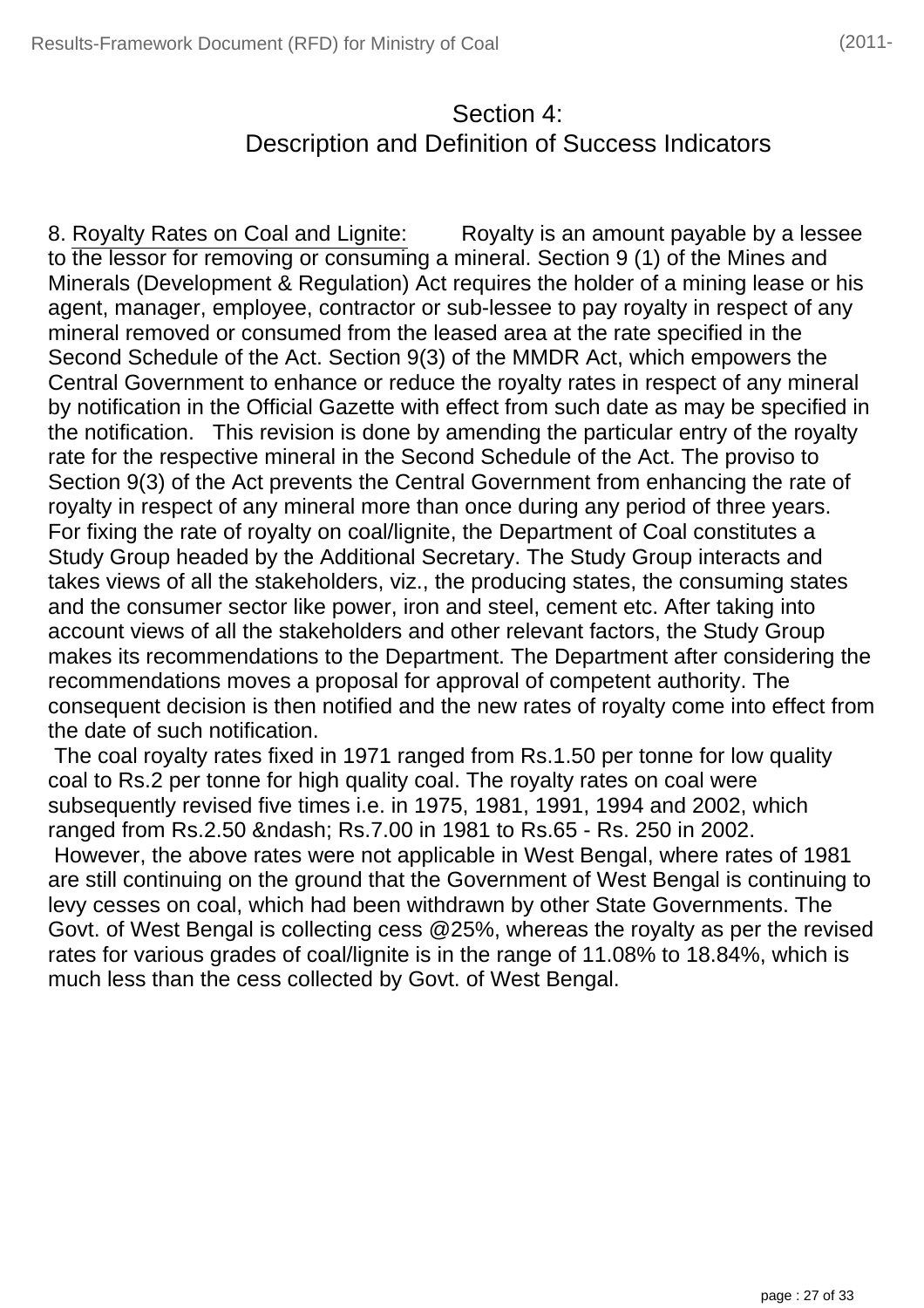A New Study Group for Revision of Royalty rates on coal and lignite, has been constituted on 4.2.2010 under the Chairmanship of AS(Coal). The Committee has decided in its meeting held on 15.3.2010 to collect the views/comments of the concerned Department/Organization in a questionnaire form. Replies are still awaited from some of the State Govts./Organizations/Ministries.

2nd meeting of the Study Group for revision of royalty rate on coal and lignite was held on 3.2.2011 under the Chairmanship of the Additional Secretary (Coal) and the minutes of the meeting have been circulated to the concerned. The next meeting of the Study Group with the stakeholder for revision of royalty rate on coal and lignite will be fixed in the month of March, 2011.

9. Proved reserves: Reserves estimated on the basis of data available from outcrops, trenches, mine workings and boreholes undertaken for detailed exploration and the extension of the same for a reasonable distance upto 200 meter from a borehole are put under & Isquo; proved & rsquo; category. & Isquo; Proved & rsquo; reserves are identified only on the basis of detailed drilling.

10. Indicated Reserves: Reserves assessed by regional exploration over influence area from 200meter to 1000 meter from the control point are put under & Isquo: indicated & rsquo: category.

11. Inferred Reserves: Reserves assessed by regional exploration over influence area from 1000 meter to 2000 meter from the control point are put under &Isquo;inferred' category.

12. Clean Coal Technology: Clean Coal technology (CCT) is an umbrella term used to describe technologies that aim to reduce the environmental impact of coal use. CCTs comprise both pre combustion and post combustion technologies and Ministry of Coal is concerned with pre combustion technologies suchas coal washing, coal bed methane/coal mine methane and underground coal gasification.

13. Continuous Miner : A machine with large rotating steel drum equipped with tungsten carbine teeth to scrap the coal from the coal seam in underground mines. This is a mass production machine and the coal cut by the machine is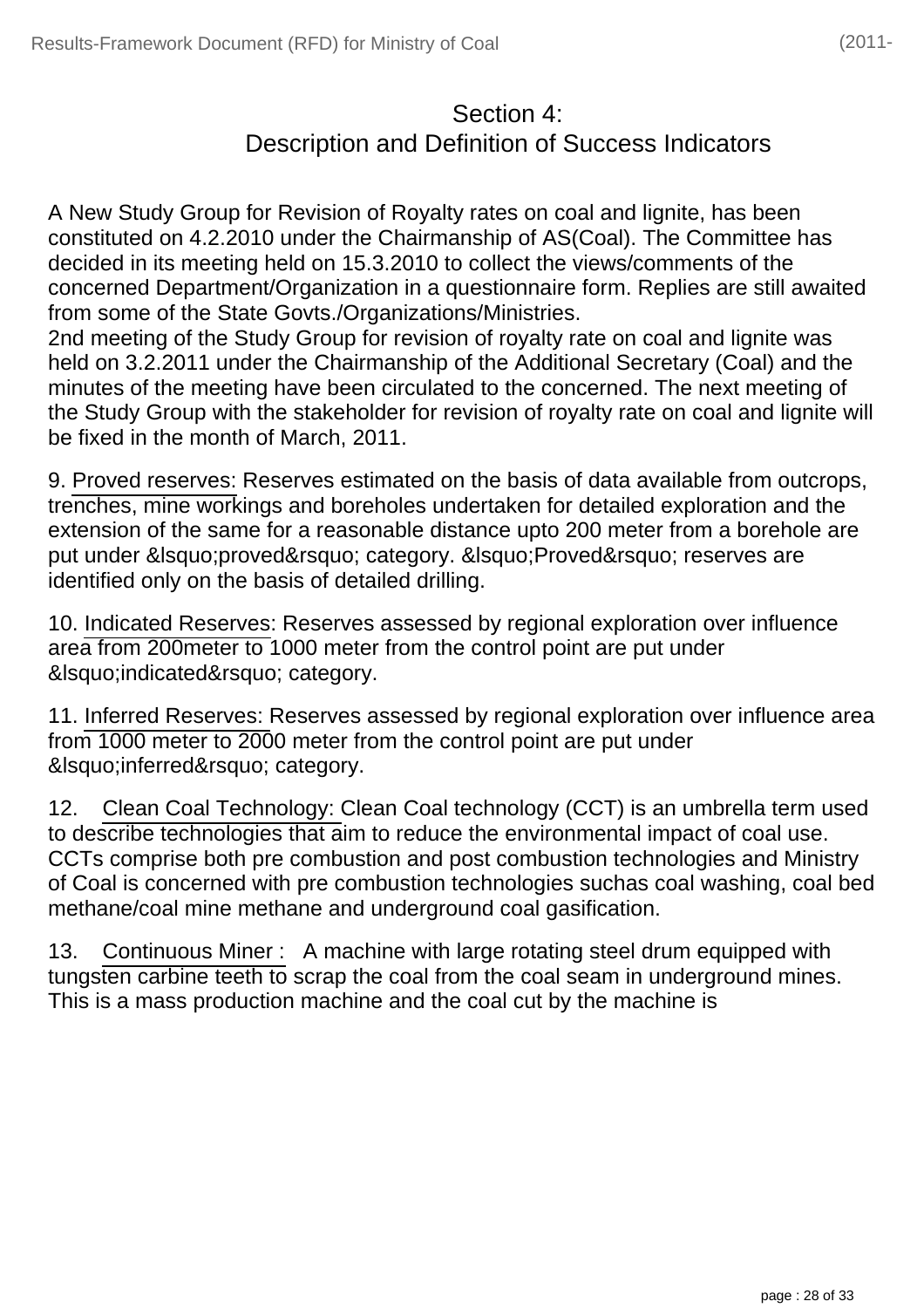transported from the face using conveyers and shuttle cars.

14. Simulator for dumper operators: This is a virtual arrangement using artificial intelligence software & hardware to train the operators of heavy earth moving dumpers used in opencast mines.

15. Chromotograph: These are the equipment for analysing the gases in the underground mines on continuous basis as the progress and the results can be monitored in the control room at the surface of the mine.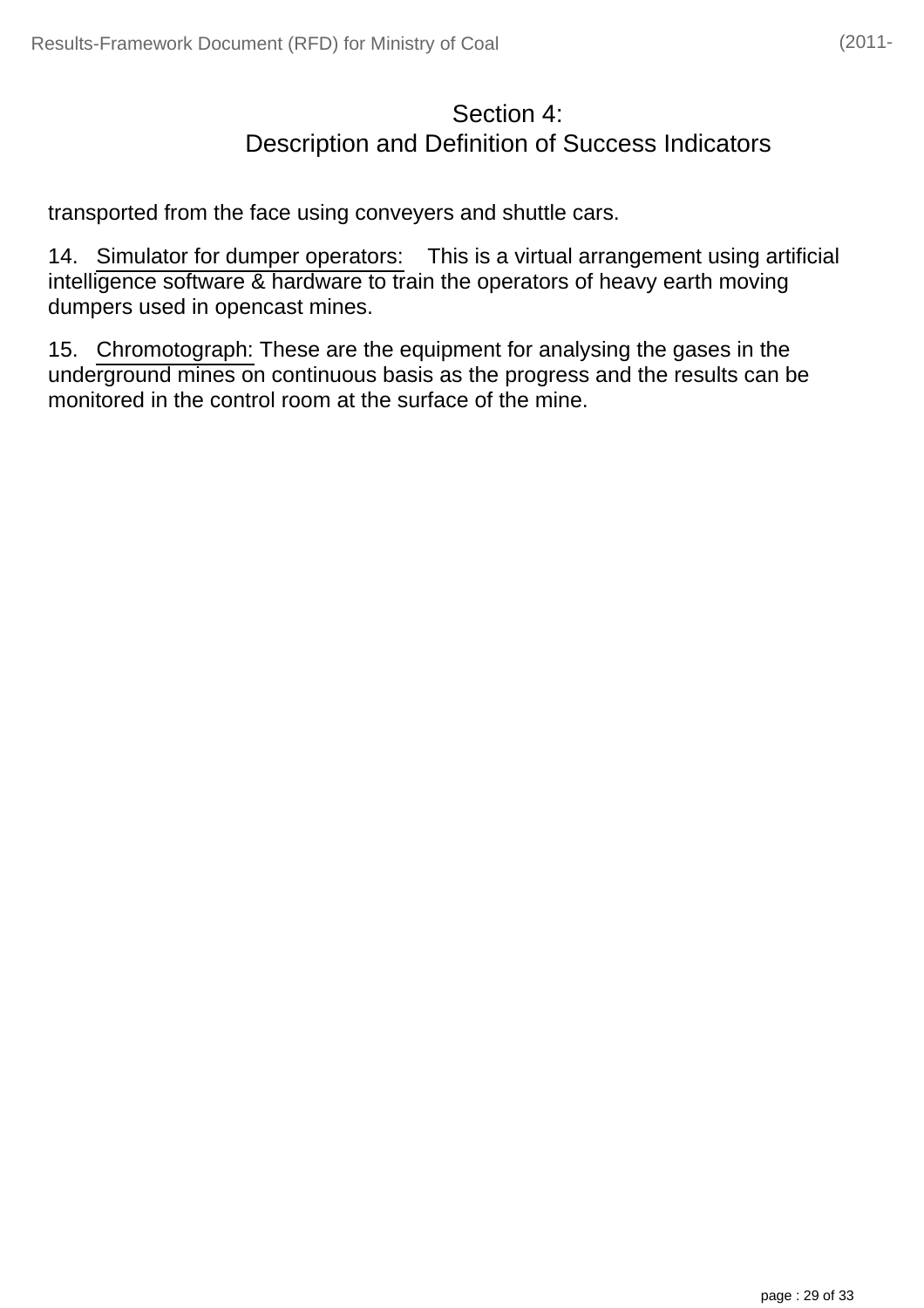## Section 5: Specific Performance Requirements from

#### Ministry of Power

 $(i)$  Import by Power Utilities should be as per the plan in terms of quantity and schedule.

(ii) Unloading constraints at some thermal power stations which continue to persist need to be removed by concerned power utilities and monitored by Ministry of Power.

(iii) Ministry of Power should improve the efficiency of existing power utilities which are regulated by Central Electricity Authority to reduce the specific coal consumption.

## Ministry of Law and Justice (For Bill on Regulator)

The draft Cabinet Note alongwith the Draft Bill is being finalized in the Ministry and the same will be sent to the Ministry of Law & Justice for their consultation. Thereafter the Draft Bill would be placed before the competent authority for approval.

## Revision of royalty on coal and lignite

The 2nd meeting of the Study Group for revision of royalty rate on coal and lignite under the Chairmanship of the Additional Secretary (Coal) was held on 03.02.2011 and the minutes of the meeting has already been circulated to the concerned. The next meeting of the Study Group with the stakeholders for revision of royalty rate on coal and lignite is proposed to be held in the month of March, 2011.

## Ministry of Environment and Forests

(i) Increase in the number of exploratory boreholes in forest land from 15 boreholes per 10 Sq. km. to 20 boreholes per Sq. km. to undertake proper resource assessment to prepare feasibility/bankable reports.

(ii) Expediting Forestry and Environmental clearances by Ministry of Environmental and Forests and coal producing states within the specified time limits of 210 days for Environmental clearances and 150 days for Forestry clearances. While the time period for Forestry clearance is 150 days normally the forestry proposals getting delayed by 3 to 6 years.

(iii) Drawing up of standard Terms of Reference (ToR) for opencast and underground mines to reduce time for Environment Management Plan (EMP) preparation.

(iv) Temporary Work Permission (TWP) may be granted for increase in production capacity till the revised EMP for higher capacity is submitted for ongoing projects/mines. Time required for data generation and other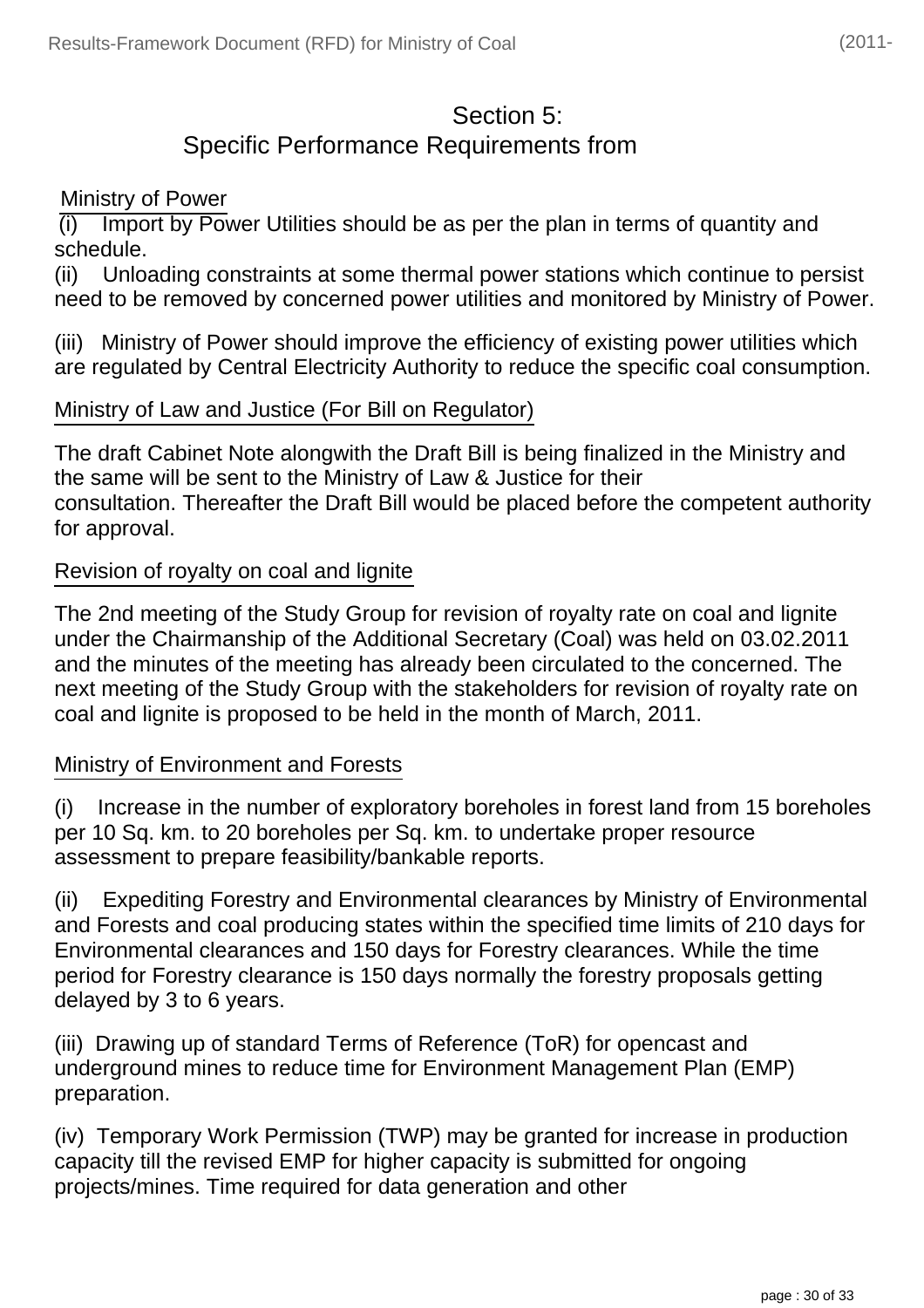## Section 5: Specific Performance Requirements from

studies for EMP preparation takes almost one year. The TWP will immediately facilitate increase in production from some opencast coal mines in the country to meet the ever increasing coal demand.

#### Ministry of Railways

(i) To provide rakes for movement of coal as per the target projected by coal companies, keeping in view the movement logistics.

(ii) To expedite implementation of following projects pending with Railways:

(a) Todi-Shivpur Railway line in Jharkhand is expected to transport 160 million tonne coal production. The project cost was Rs.621 crores and the project started in 2000, as yet only Rs.25 crores could be spent. Implementation of the railway line needs to be expedited.

(b) Mand-Raigad Coalfield – Extension of railway siding to Barud-Bijuri Block in Chhattisgarh. Around additional 80 million tonnes of coal to be evacuated from this area. Extension of railway sidings is required for Barud-Bijuri block, Lakhanpur coalfields and Amadan coal block. Total extension is about 130 kms. in three different sections.

(c) Construction of 53. kms. of railway track from Gopalpur to Manoharpur in Ib Coalfield in Orissa. Potential growth in the area is 200 million tonne.

(d) 74 Km. railway track in Talcher coalfield with additional coal production potential of more than 300 million tonnes.

## State Governments

(i) Land acquisition is one of the major problem for expansion of the coal projects or starting of new coal projects and development of coal blocks. The problems arises for land acquisition are basically R&R issues which have the following associated difficulties such as delay in authentication of claims of the tenants, non-availability of valid title document, disputes amongst the land losers and related court cases, resistance in shifting to rehabilitation site even after receiving full amount of compensation of land and houses, demand for higher amount of land compensation than that prescribed in the relevant Act of land acquisition, etc.

(ii) Law and order situation in many States specially Jharkhand, Orissa and West Bengal have adversely affected coal mining operations and also led to increase in illegal mining operations. More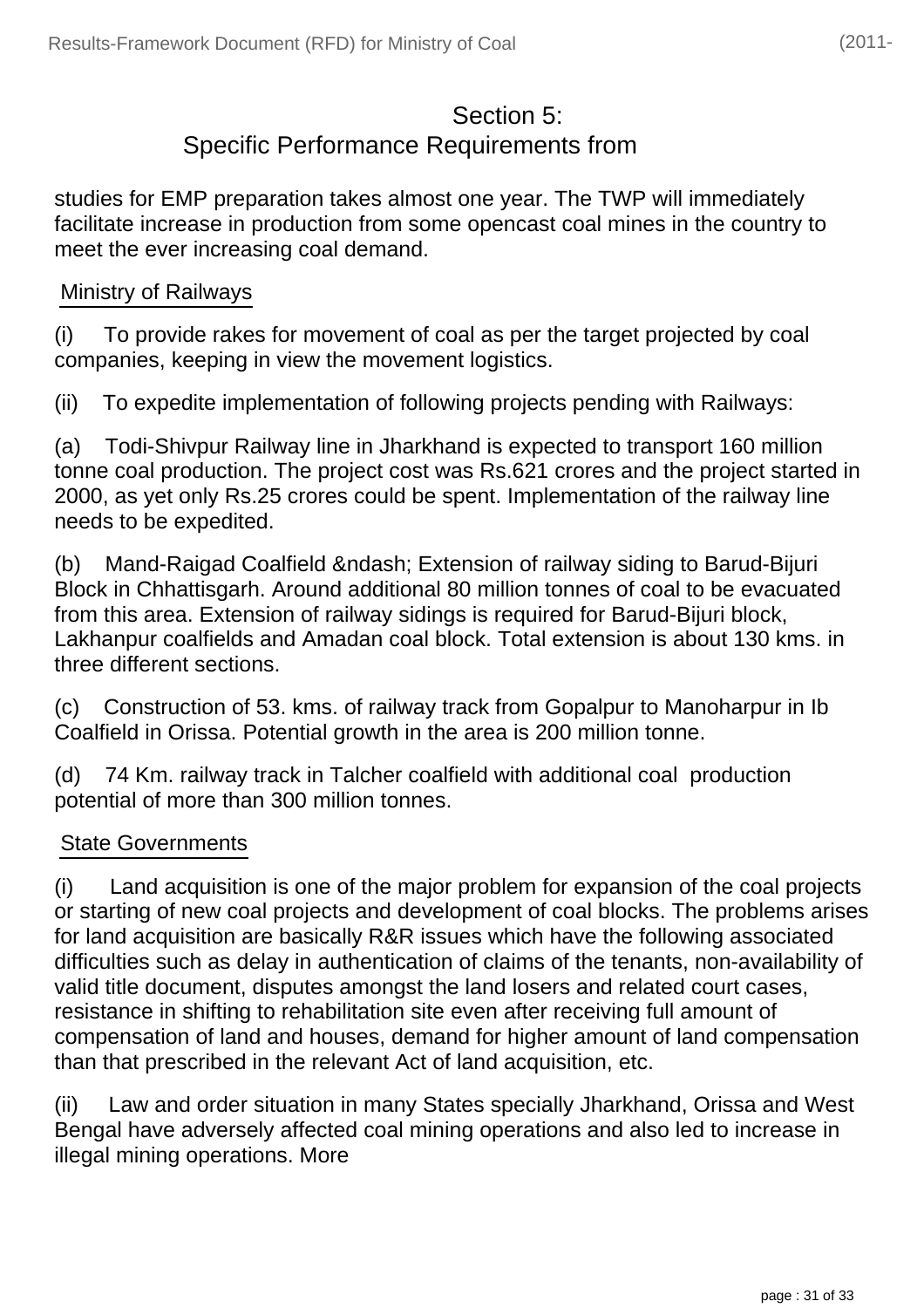## Section 5: Specific Performance Requirements from

active involvement of State Government authorities can only prevent and reduce these problems to facilitate continuance of mining operations smoothly.

(iii) Considerable delay is taking place to accord approval for prospecting lease, mining lease, land acquisition, etc. These procedures are under the control of the States. Greater awareness and appreciation from the State Government machineries are required for hastening the approval processes for development of new mines and expansion of the existing mines.